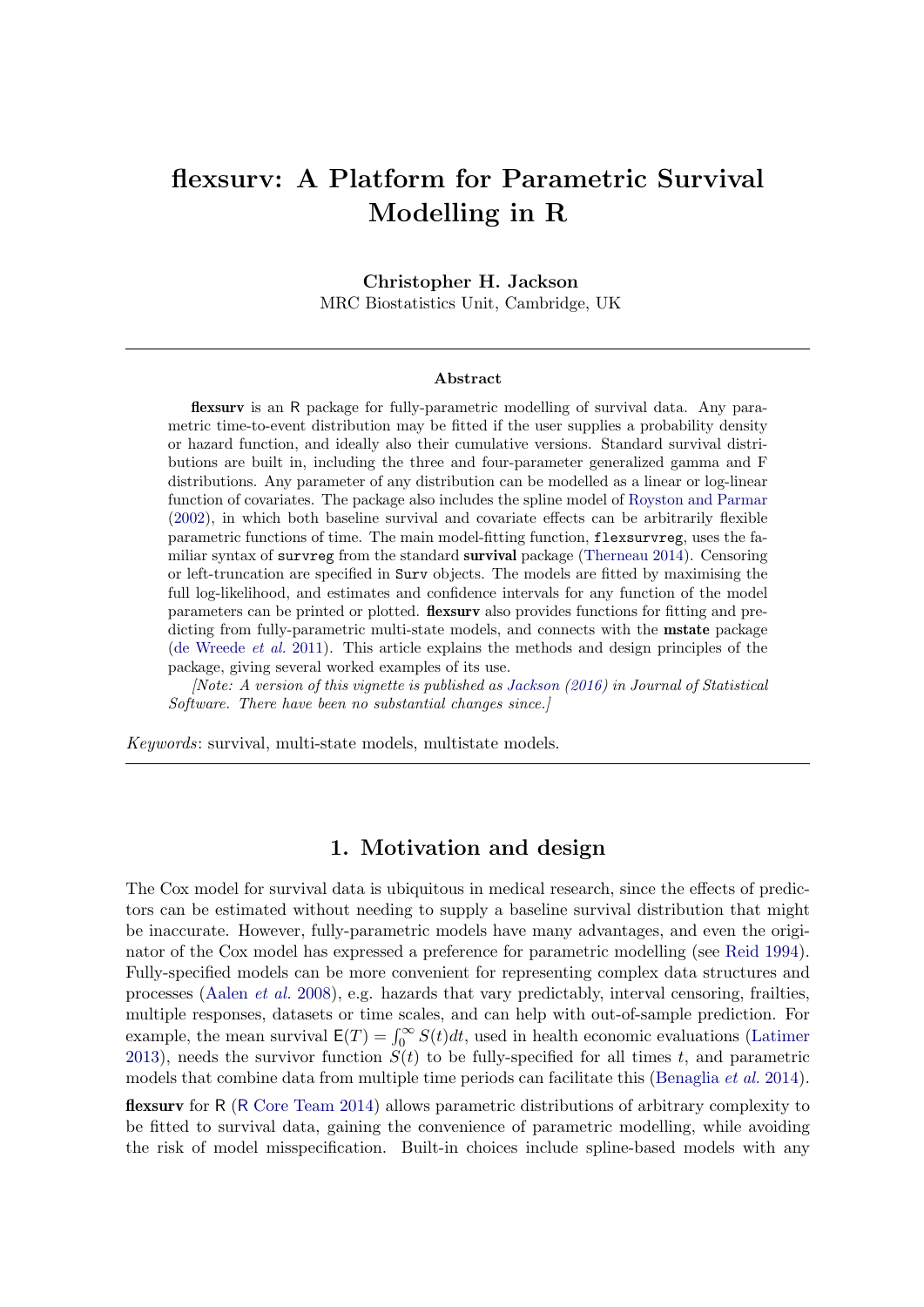number of knots [\(Royston and Parmar](#page-32-0) [2002\)](#page-32-0) and 3–4 parameter generalized gamma and F distribution families. Any user-defined model may be employed by supplying at minimum an R function to compute the probability density or hazard, and ideally also its cumulative form. Any parameters may be modelled in terms of covariates, and any function of the parameters may be printed or plotted in model summaries.

flexsurv is intended as a general platform for survival modelling in R. The survreg function in the R package survival [\(Therneau](#page-32-1) [2014\)](#page-32-1) only supports two-parameter (location/scale) distributions, though users can supply their own distributions if they can be parameterised in this form. Some other contributed R packages can fit survival models, e.g., **eha** (Broström [2014\)](#page-29-2) and VGAM [\(Yee and Wild](#page-32-2) [1996\)](#page-32-2), though these are either limited to specific distribution families, or not specifically designed for survival analysis. Others, e.g. ActuDistns [\(Nadarajah](#page-31-2) [and Bakar](#page-31-2) [2013\)](#page-31-2), contain only the definitions of distribution functions. **flexsurv** enables such functions to be used in survival models.

It is similar in spirit to the Stata packages stpm2 [\(Lambert and Royston](#page-30-3) [2009\)](#page-30-3) for spline-based survival modelling, and **stgenreg** [\(Crowther and Lambert](#page-29-3) [2013\)](#page-29-3) for fitting survival models with user-defined hazard functions using numerical integration. Though in **flexsurv**, slow numerical integration can be avoided if the analytic cumulative distribution or hazard can be supplied, and optimisation can also be speeded by supplying analytic derivatives. **flexsurv** also has features for multi-state modelling and interval censoring, and general output reporting. It employs functional programming to work with user-defined or existing R functions.

§[2](#page-1-0) explains the general model that flexsurv is based on. §[3](#page-2-0) gives examples of its use for fitting built-in survival distributions with a fixed number of parameters, and §[4](#page-10-0) explains how users can define new distributions. §[5](#page-13-0) concentrates on classes of models where the number of parameters can be chosen arbitrarily, such as splines. In  $\S6$  $\S6$  flexsurv is used for fitting and predicting from fully-parametric multi-state models. Finally §[7](#page-28-0) suggests some potential future extensions.

# 2. General parametric survival model

<span id="page-1-0"></span>The general model that **flexsurv** fits has probability density for death at time  $t$ :

<span id="page-1-1"></span>
$$
f(t|\mu(\mathbf{z}), \alpha(\mathbf{z})), \quad t \ge 0 \tag{1}
$$

The cumulative distribution function  $F(t)$ , survivor function  $S(t) = 1 - F(t)$ , cumulative hazard  $H(t) = -\log S(t)$  and hazard  $h(t) = f(t)/S(t)$  are also defined (suppressing the conditioning for clarity).  $\mu = \alpha_0$  is the parameter of primary interest, which usually governs the mean or *location* of the distribution. Other parameters  $\alpha = (\alpha_1, \ldots, \alpha_R)$  are called "ancillary" and determine the shape, variance or higher moments.

Covariates All parameters may depend on a vector of covariates z through link-transformed linear models  $g_0(\mu(\mathbf{z})) = \gamma_0 + \boldsymbol{\beta}_0^{\top} \mathbf{z}$  and  $g_r(\alpha_r(\mathbf{z})) = \gamma_r + \boldsymbol{\beta}_r^{\top} \mathbf{z}$ .  $g()$  will typically be log() if the parameter is defined to be positive, or the identity function if the parameter is unrestricted.

Suppose that the location parameter, but not the ancillary parameters, depends on covariates. If the hazard function factorises as  $h(t|\alpha, \mu(z)) = \mu(z)h_0(t|\alpha)$ , then this is a proportional hazards (PH) model, so that the hazard ratio between two groups (defined by two different values of  $z$ ) is constant over time t.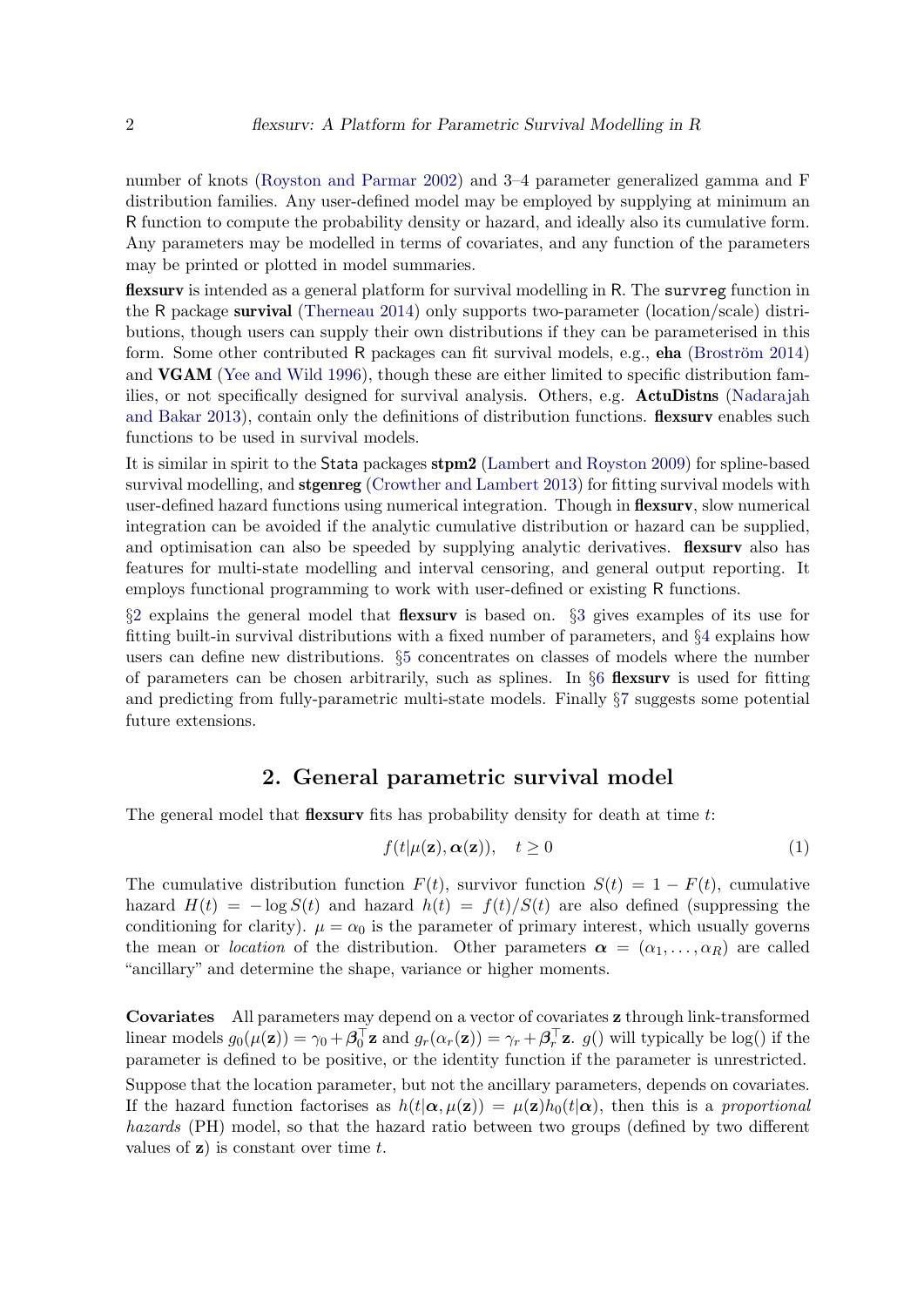Alternatively, if  $S(t|\mu(\mathbf{z}), \alpha) = S_0(\mu(\mathbf{z})t|\alpha)$  then it is an accelerated failure time (AFT) model, so that the effect of covariates is to speed or slow the passage of time. For example, doubling the value of a covariate with coefficient  $\beta = \log(2)$  would give half the expected survival time.

**Data and likelihood** Let  $t_i : i = 1, ..., n$  be a sample of times from individuals i. Let  $c_i = 1$  if  $t_i$  is an observed death time, or  $c_i = 0$  if this is censored. Most commonly,  $t_i$  may be right-censored, thus the true death time is known only to be greater than  $t_i$ . More generally, the survival time may be interval-censored on  $(t_i^{min}, t_i^{max})$ .

Also let  $s_i$  be corresponding left-truncation (or delayed-entry) times, meaning that the *i*th survival time is only observed conditionally on the individual having survived up to  $s_i$ , thus  $s_i = 0$  if there is no left-truncation. Time-dependent covariates (§[3.1\)](#page-4-0) and some multi-state models (§[6\)](#page-20-0) can be represented through left-truncation.

With at most right-censoring, the likelihood for the parameters  $\theta = {\gamma, \beta}$  in Equation [1,](#page-1-1) given the corresponding data vectors, is

<span id="page-2-3"></span>
$$
l(\boldsymbol{\theta}|\mathbf{t}, \mathbf{c}, \mathbf{s}) = \left\{ \prod_{i: \ c_i = 1} f_i(t_i) \prod_{i: \ c_i = 0} S_i(t_i) \right\} / \prod_i S_i(s_i)
$$
 (2)

where  $f_i(t_i)$  is shorthand for  $f(t_i|\mu(\mathbf{z}_i), \boldsymbol{\alpha}(\mathbf{z}_i))$ ,  $S_i(t_i)$  is  $S(t_i|\mu(\mathbf{z}_i), \boldsymbol{\alpha}(\mathbf{z}_i))$ , and  $\mu, \boldsymbol{\alpha}$  are related to  $\gamma$ ,  $\beta$  and  $z_i$  via the link functions defined above. The log-likelihood also has a concise form in terms of hazards and cumulative hazards, as

$$
\log l(\theta | \mathbf{t}, \mathbf{c}, \mathbf{s}) = \sum_{i: \ c_i = 1} \{ \log(h_i(t_i)) - H_i(t_i) \} - \sum_{i: \ c_i = 0} H_i(t_i) + \sum_i H_i(s_i)
$$

With interval-censoring, the likelihood is

<span id="page-2-2"></span>
$$
l(\boldsymbol{\theta}|\mathbf{t}^{min}, \mathbf{t}^{max}, \mathbf{c}, \mathbf{s}) = \left\{ \prod_{i: \ c_i=1} f_i(t_i) \prod_{i: \ c_i=0} \left( S_i(t_i^{min}) - S_i(t_i^{max}) \right) \right\} / \prod_i S_i(s_i)
$$
(3)

These likelihoods assume that the times of censoring are fixed or otherwise distributed independently of the parameters  $\theta$  that govern the survival times (see, e.g. [Aalen](#page-29-0) *et al.* [\(2008\)](#page-29-0)). The individual survival times are also independent, so that **flexsurv** does not currently support shared frailty, clustered or random effects models (see §[7\)](#page-28-0).

The parameters are estimated by maximising the full log-likelihood with respect to  $\theta$ , as detailed further in §[3.6.](#page-9-0)

## 3. Fitting standard parametric survival models

<span id="page-2-0"></span>An example dataset used throughout this paper is from 686 patients with primary node positive breast cancer, available in the package as bc. This was originally provided with stpm [\(Royston](#page-31-3) [2001\)](#page-31-3), and analysed in much more detail by [Sauerbrei and Royston](#page-32-3) [\(1999\)](#page-32-3) and [Royston and Parmar](#page-32-0)  $(2002)^{-1}$  $(2002)^{-1}$  $(2002)^{-1}$  $(2002)^{-1}$ . The first two records are shown by:

<span id="page-2-1"></span> $1<sup>1</sup>A$  version of this dataset, including more covariates but excluding the prognostic group, is also provided as GBSG2 in the package TH.data [\(Hothorn](#page-30-4) [2015\)](#page-30-4).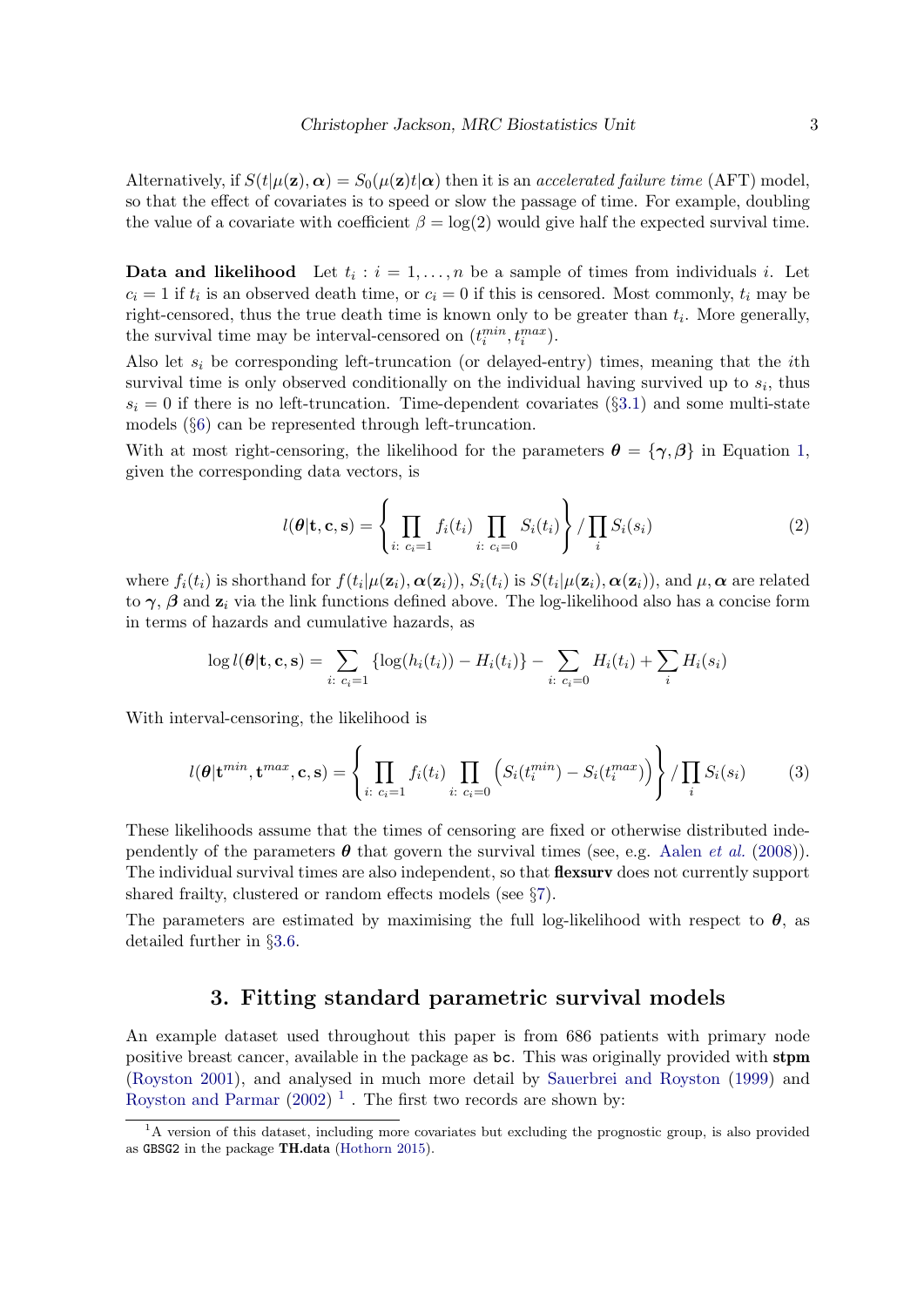```
R> library("flexsurv")
Loading required package: survival
R> head(bc, 2)
 censrec rectime group recyrs
1 0 1342 Good 3.676712
2 0 1578 Good 4.323288
```
The main model-fitting function is called flexsurvreg. Its first argument is an R formula object. The left hand side of the formula gives the response as a survival object, using the Surv function from the survival package.

```
R> fs1 <- flexsurvreg(Surv(recyrs, censrec) \tilde{ } group, data = bc,
+ dist = "weibull")
```
Here, this indicates that the response variable is recyrs. This represents the time (in years) of death or cancer recurrence when censrec is 1, or (right-)censoring when censrec is 0. The covariate group is a factor representing a prognostic score, with three levels "Good" (the baseline), "Medium" and "Poor". All of these variables are in the data frame bc. If the argument dist is a string, this denotes a built-in survival distribution. In this case we fit a Weibull survival model.

Printing the fitted model object gives estimates and confidence intervals for the model parameters and other useful information. Note that these are the same parameters as represented by the R distribution function dweibull: the shape  $\alpha$  and the scale  $\mu$  of the survivor function  $S(t) = \exp(-(t/\mu)^{\alpha})$ , and group has a linear effect on  $\log(\mu)$ .

R> fs1

```
Ca11:flexsurvreg(formula = Surv(recyrs, censrec) \tilde{ } group, data = bc,
    dist = "weibull")
```
Estimates:

|             | data mean                  | est       | L95%      | U95%      | se     |
|-------------|----------------------------|-----------|-----------|-----------|--------|
| shape       | NA                         | 1.3797    | 1.2548    | 1.5170    | 0.0668 |
| scale       | NA                         | 11.4229   | 9.1818    | 14.2110   | 1.2728 |
| groupMedium | 0.3338                     | -0.6136   | $-0.8623$ | $-0.3649$ | 0.1269 |
| groupPoor   | 0.3324                     | $-1.2122$ | -1.4583   | $-0.9661$ | 0.1256 |
|             | $exp(est)$ L95%            |           | U95%      |           |        |
| shape       | NA                         | NA        | NA        |           |        |
| scale       | NA                         | NA        | NA        |           |        |
| groupMedium | 0.5414                     | 0.4222    | 0.6943    |           |        |
| groupPoor   | 0.2975                     | 0.2326    | 0.3806    |           |        |
|             |                            |           |           |           |        |
| $N = 686$ , | Events: 299, Censored: 387 |           |           |           |        |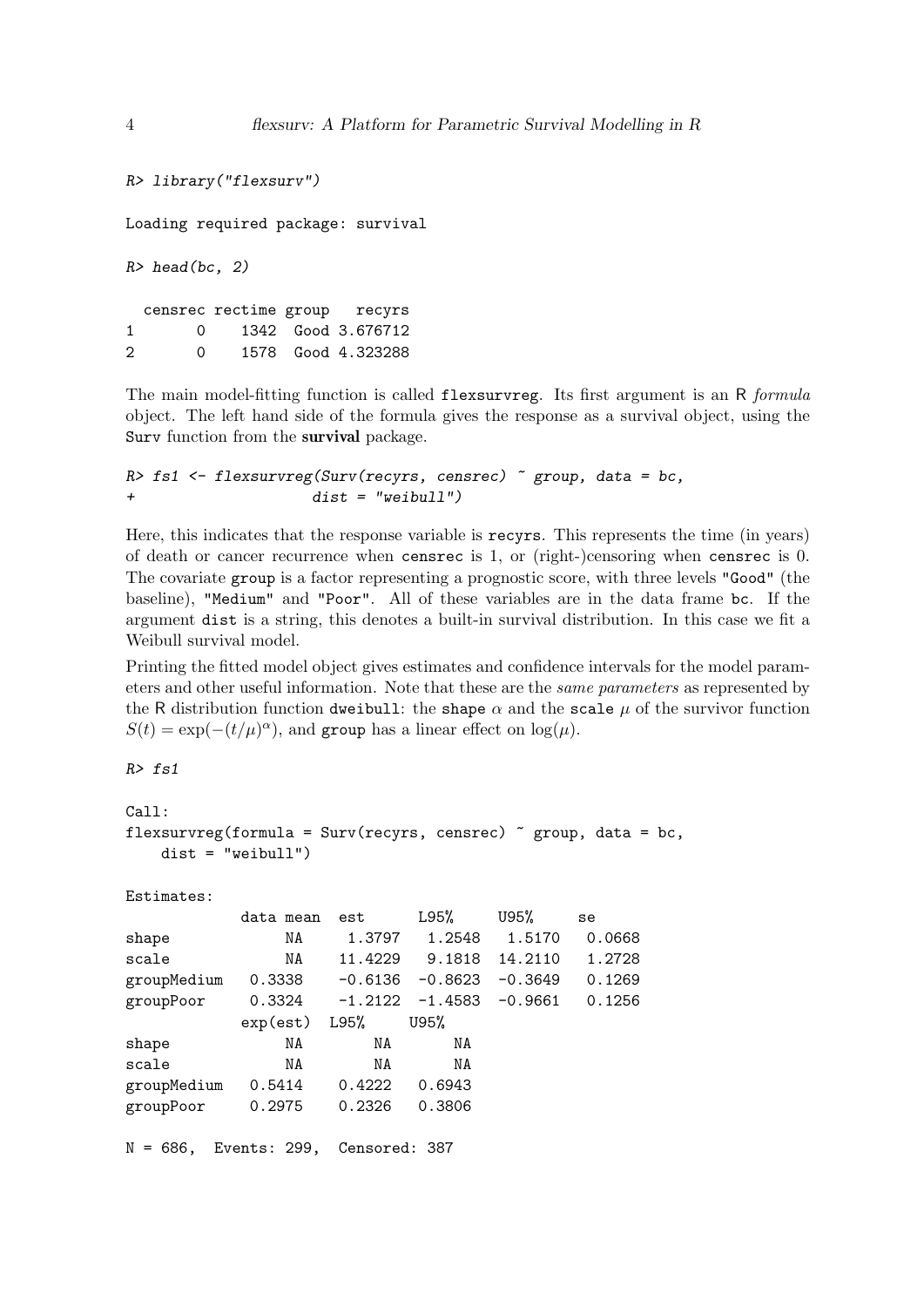Total time at risk: 2113.425 Log-likelihood =  $-811.9419$ , df = 4 AIC = 1631.884

For the Weibull (and exponential, log-normal and log-logistic) distribution, flexsurvreg simply acts as a wrapper for survreg: the maximum likelihood estimates are obtained by survreg, checked by flexsurvreg for optimisation convergence, and converted to flexsurvreg's preferred parameterisation. Therefore the same model can be fitted more directly as

```
R survreg(Surv(recyrs, censrec) \tilde{C} group, data = bc, dist = "weibull")
Call:
survreg(formula = Surv(recyrs, censrec) \tilde{ }</math> group, data = bc, dist = "weibull")Coefficients:
(Intercept) groupMedium groupPoor
  2.4356168 -0.6135892 -1.2122137
Scale= 0.7248206
Loglik(model)= -811.9 Loglik(intercept only)= -873.2
        Chisq= 122.53 on 2 degrees of freedom, p= 0
n= 686
```
The maximised log-likelihoods are the same, however the parameterisation is different: the first coefficient (Intercept) reported by survreg is  $log(\mu)$ , and survreg's "scale" is dweibull's (thus flexsurvreg)'s 1 / shape. The covariate effects  $\beta$ , however, have the same "accelerated failure time" interpretation, as linear effects on  $log(\mu)$ . The multiplicative effects  $\exp(\beta)$  are printed in the output as  $\exp(\text{est})$ .

The same model can be fitted in eha, also by maximum likelihood, as

```
R> library(eha)
R> aftreg(Surv(recyrs, censrec) \tilde{ } group, data = bc, dist = "weibull")
```
The results are presented in the same parameterisation as flexsurvreg, except that the shape and scale parameters are log-transformed, and (unless the argument param="lifeExp" is supplied) the covariate effects have the opposite sign.

## <span id="page-4-0"></span>3.1. Additional modelling features

If we also had left-truncation times in a variable called start, the response would be Surv(start, recyrs, censrec). Or if all responses were interval-censored between lower and upper bounds tmin and tmax, then we would write  $Surv(tmin, trans, type =$ "interval2").

Time-dependent covariates can be represented in "counting process" form — as a series of left-truncated survival times, which may also be right-censored. For each individual there would be multiple records, each corresponding to an interval where the covariate is assumed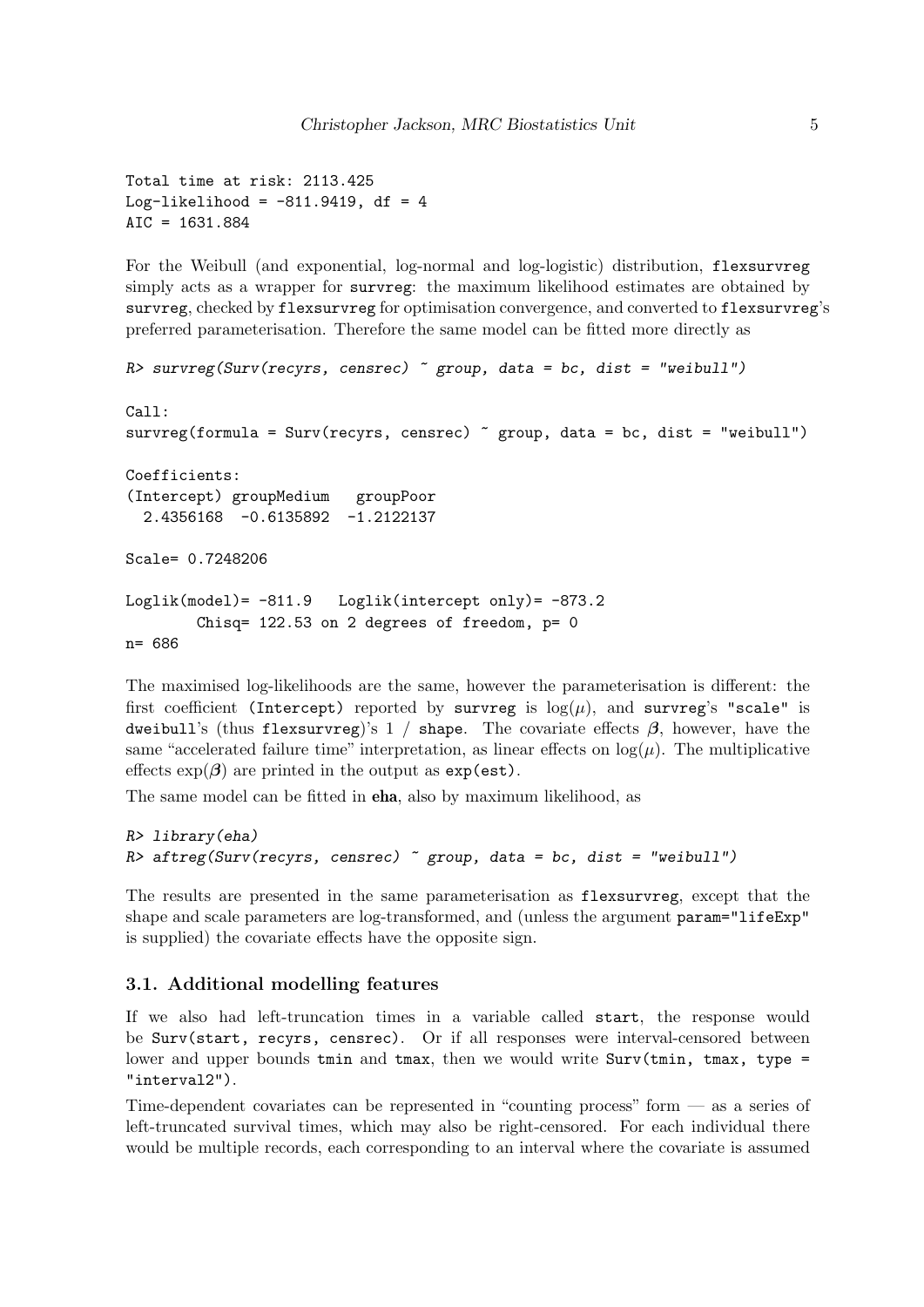to be constant. The response would be of the form Surv(start, stop, censrec), where start and stop are the limits of each interval, and censrec indicates whether a death was observed at stop.

Relative survival models [\(Nelson](#page-31-4) et al. [2007\)](#page-31-4) can be implemented by supplying the variable in the data that represents the expected mortality rate in the bhazard argument to flexsurvreg. Case weights and data subsets can also be specified, as in standard R modelling functions, using weights or subset arguments.

#### <span id="page-5-1"></span>3.2. Built-in models

flexsurvreg's currently built-in distributions are listed in Table [1.](#page-7-0) In each case, the probability density  $f()$  and parameters of the fitted model are taken from an existing R function of the same name but beginning with the letter d. For the Weibull, exponential (dexp), gamma (dgamma) and log-normal (dlnorm), the density functions are provided with standard installations of R. These density functions, and the corresponding cumulative distribution functions (with first letter p instead of d) are used internally in flexsurvreg to compute the likelihood.

flexsurv provides some additional survival distributions, including a Gompertz distribution with unrestricted shape parameter, Weibull with proportional hazards parameterisation, loglogistic, and the three- and four-parameter families described below. For all built-in distributions, flexsurv also defines functions beginning with h giving the hazard, and H for the cumulative hazard.

Generalized gamma This three-parameter distribution includes the Weibull, gamma and log-normal as special cases. The original parameterisation from [Stacy](#page-32-4) [\(1962\)](#page-32-4) is available as dist = "gengamma.orig", however the newer parameterisation [\(Prentice](#page-31-5) [1974\)](#page-31-5) is preferred: dist = "gengamma". This has parameters  $(\mu, \sigma, q)$ , and survivor function

$$
1 - I(\gamma, u) \quad (q > 0)
$$
  

$$
1 - \Phi(z) \qquad (q = 0)
$$

where  $I(\gamma, u) = \int_0^u x^{\gamma - 1} \exp(-x) / \Gamma(\gamma)$  is the incomplete gamma function (the cumulative gamma distribution with shape  $\gamma$  and scale 1),  $\Phi$  is the standard normal cumulative distribution,  $u = \gamma \exp(|q|z)$ ,  $z = (\log(t) - \mu)/\sigma$ , and  $\gamma = q^{-2}$ . The [Prentice](#page-31-5) [\(1974\)](#page-31-5) parameterisation extends the original one to include a further class of models with negative  $q$ , and survivor function  $I(\gamma, u)$ , where z is replaced by  $-z$ . This stabilises estimation when the distribution is close to log-normal, since  $q = 0$  is no longer near the boundary of the parameter space. In R notation, <sup>[2](#page-5-0)</sup> the parameter values corresponding to the three special cases are

```
dgengamma(x, mu, sigma, Q=0) == dlnorm(x, mu, sigma)
dgengamma(x, mu, sigma, Q=1) == dweibull(x, shape = 1 / sigma,
                                                   scale = exp(mu)dgengamma(x, mu, sigma, Q=sigma) == dgamma(x, shape = 1 / sigma<sup>2</sup>,
                                                 rate = exp(-mu) / sigma<sup>2</sup>)
```
<span id="page-5-0"></span><sup>&</sup>lt;sup>2</sup>The parameter called  $q$  here and in previous literature is called  $Q$  in dgengamma and related functions, since the first argument of a cumulative distribution function is conventionally named q, for quantile, in R.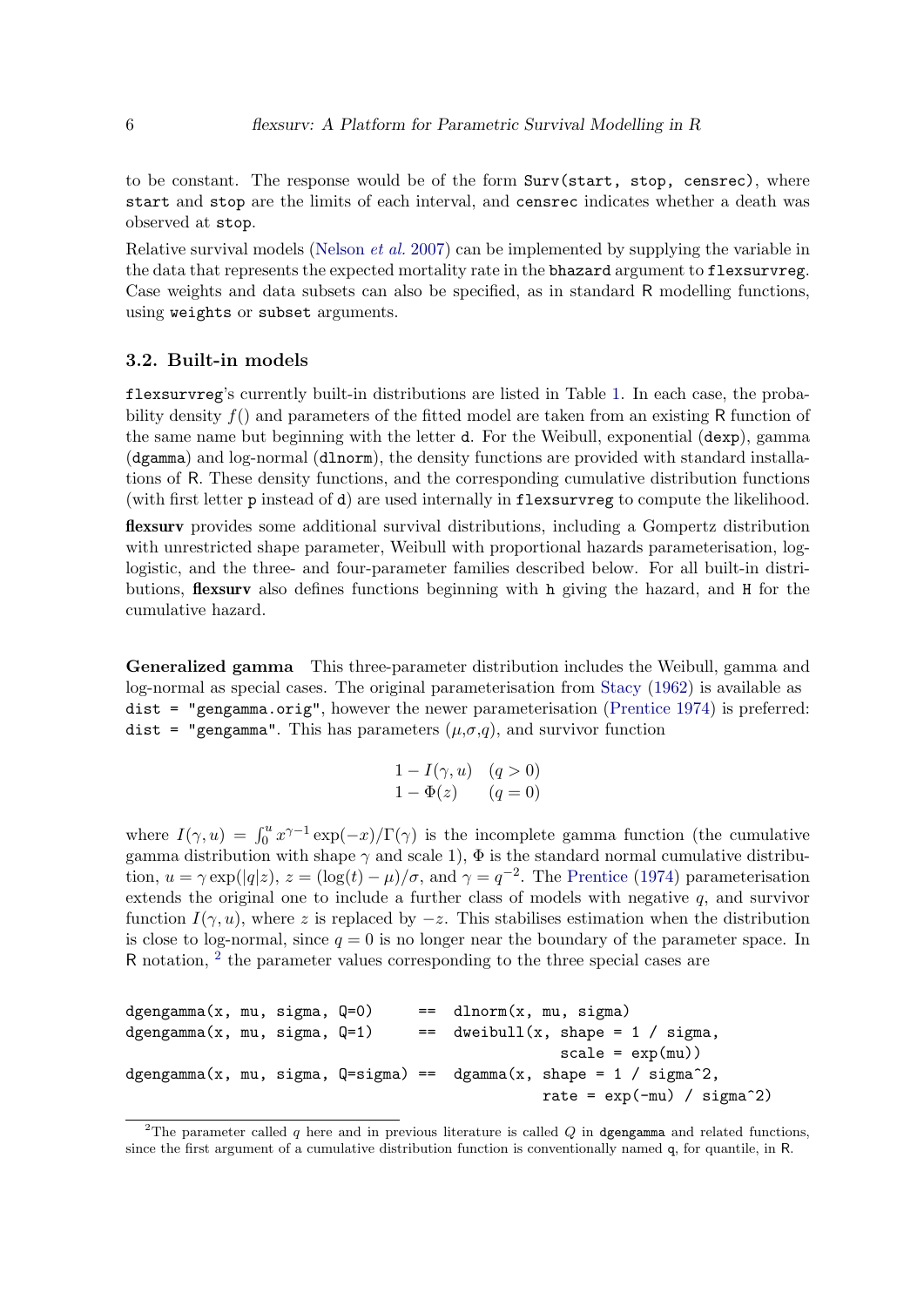Generalized F This four-parameter distribution includes the generalized gamma, and also the log-logistic, as special cases. The variety of hazard shapes that can be represented is discussed by  $Cox$  [\(2008\)](#page-29-4). It is provided here in alternative "original" (dist = "genf.orig") and "stable" parameterisations (dist = "genf") as presented by [Prentice](#page-31-6) [\(1975\)](#page-31-6). See help(GenF) and help(GenF.orig) in the package documentation for the exact definitions.

### 3.3. Covariates on ancillary parameters

The generalized gamma model is fitted to the breast cancer survival data. fs2 is an AFT model, where only the parameter  $\mu$  depends on the prognostic covariate group. In a second model fs3, the first ancillary parameter sigma  $(\alpha_1)$  also depends on this covariate, giving a model with a time-dependent effect that is neither PH nor AFT. The second ancillary parameter Q is still common between prognostic groups.

```
R> fs2 <- flexsurvreg(Surv(recyrs, censrec) \tilde{ } group, data = bc,
+ dist = "gengamma")
R> fs3 <- flexsurvreg(Surv(recyrs, censrec) ~ group + sigma(group), data = bc,
+ dist = "gengamma")
```
Ancillary covariates can alternatively be supplied using the anc argument to flexsurvreg. This syntax is required if any parameter names clash with the names of functions used in model formulae (e.g.,  $factor()$  or  $I()$ ).

```
R> fs3 <- flexsurvreg(Surv(recyrs, censrec) \tilde{ } group, data = bc,
+ anc = list(sigma = ~ group), dist = "gengamma")
```
Table [3](#page-17-0) compares all the models fitted to the breast cancer data, showing absolute fit to the data as measured by the maximised  $-2\times\log$  likelihood  $-2LL$ , number of parameters p, and Akaike's information criterion  $-2LL + 2p$  (AIC). The model fs2 has the lowest AIC, indicating the best estimated predictive ability.

### <span id="page-6-0"></span>3.4. Plotting outputs

The plot() method for flexsurvreg objects is used as a quick check of model fit. By default, this draws a Kaplan-Meier estimate of the survivor function  $S(t)$ , one for each combination of categorical covariates, or just a single "population average" curve if there are no categorical covariates (Figure [1\)](#page-8-0). The corresponding estimates from the fitted model are overlaid. Fitted values from further models can be added with the lines() method.

The argument type = "hazard" can be set to plot hazards from parametric models against kernel density estimates obtained from **muhaz** [\(Hess](#page-30-5) [2010;](#page-30-5) [Mueller and Wang](#page-31-7) [1994\)](#page-31-7). Figure [2](#page-9-1) shows more clearly that the Weibull model is inadequate for the breast cancer data: the hazard must be increasing or decreasing — while the generalized gamma can represent the increase and subsequent decline in hazard seen in the data. Similarly, type = "cumhaz" plots cumulative hazards.

The numbers plotted are available from the summary.flexsurvreg() method. Confidence intervals are produced by simulating a large sample from the asymptotic normal distribution of the maximum likelihood estimates of  $\{\beta_r : r = 0, \ldots, R\}$  [\(Mandel](#page-31-8) [2013\)](#page-31-8), via the function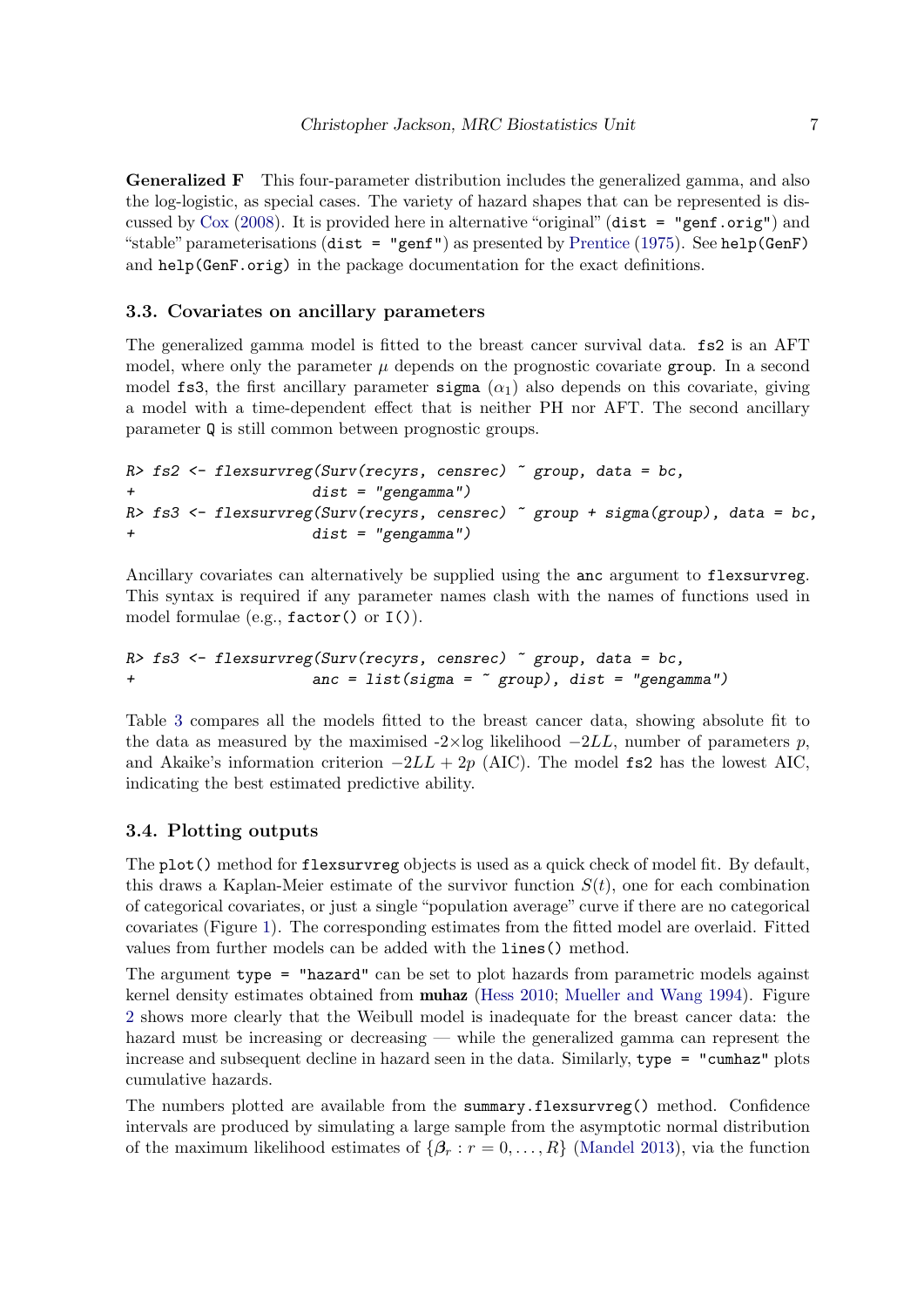|                                            | Parameters        | Density R function        | dist            |  |
|--------------------------------------------|-------------------|---------------------------|-----------------|--|
|                                            | (location in red) |                           |                 |  |
| Exponential                                | rate              | dexp                      | "exp"           |  |
| Weibull (accelerated failure)              | shape, scale      | dweibull                  | "weibull"       |  |
| time)                                      |                   |                           |                 |  |
| Weibull (proportional haz-<br>shape, scale |                   | dweibullPH<br>"weibullPH" |                 |  |
| ards)                                      |                   |                           |                 |  |
| Gamma                                      | shape, rate       | dgamma                    | "gamma"         |  |
| Log-normal                                 | meanlog, sdlog    | dlnorm                    | "lnorm"         |  |
| Gompertz                                   | shape, rate       | dgompertz                 | "gompertz"      |  |
| Log-logistic                               | shape, scale      | dllogis                   | "llogis"        |  |
| Generalized gamma (Pren-                   | mu, sigma, Q      | dgengamma                 | "gengamma"      |  |
| tice $1975$                                |                   |                           |                 |  |
| Generalized gamma (Stacy                   | shape, scale, k   | dgengamma.orig            | "gengamma.orig" |  |
| 1962)                                      |                   |                           |                 |  |
| Generalized F (stable)                     | mu, sigma, Q, P   | dgenf                     | "genf"          |  |
| Generalized F (original)                   | mu, sigma, s1, s2 | dgenf.orig                | "genf.orig"     |  |

<span id="page-7-0"></span>Table 1: Built-in parametric survival distributions in flexsurv.

normboot.flexsurvreg. This very general method allows confidence intervals to be obtained for arbitrary functions of the parameters, as described in the next section.

In this example, there is only a single categorical covariate, and the plot and summary methods return one observed and fitted trajectory for each level of that covariate. For more complicated models, users should specify what covariate values they want summaries for, rather than relying on the default <sup>[3](#page-7-1)</sup>. This is done by supplying the newdata argument, a data frame or list containing covariate values, just as in standard R functions like predict.lm. Timedependent covariates are not understood by these functions.

This plot() method is only for casual exploratory use. For publication-standard figures, it is preferable to set up the axes beforehand  $(\text{plot}(\ldots, \text{ type = "n"))})$ , and use the lines() methods for flexsurvreg objects, or construct plots by hand using the data available from summary.flexsurvreg().

## 3.5. Custom model summaries

Any function of the parameters of a fitted model can be summarised or plotted by supplying the argument fn to summary.flexsurvreg or plot.flexsurvreg. This should be an R function, with optional first two arguments t representing time, and start representing a left-truncation point (if the result is conditional on survival up to that time). Any remaining arguments must be the parameters of the survival distribution. For example, median survival under the Weibull model fs1 can be summarised as follows

```
R median.weibull \leq function(shape, scale) {
```
<span id="page-7-1"></span><sup>&</sup>lt;sup>3</sup>If there are only factor covariates, all combinations are plotted. If there are any continuous covariates, these methods by default return a "population average" curve, with the linear model design matrix set to its average values, including the 0/1 contrasts defining factors, which doesn't represent any specific covariate combination.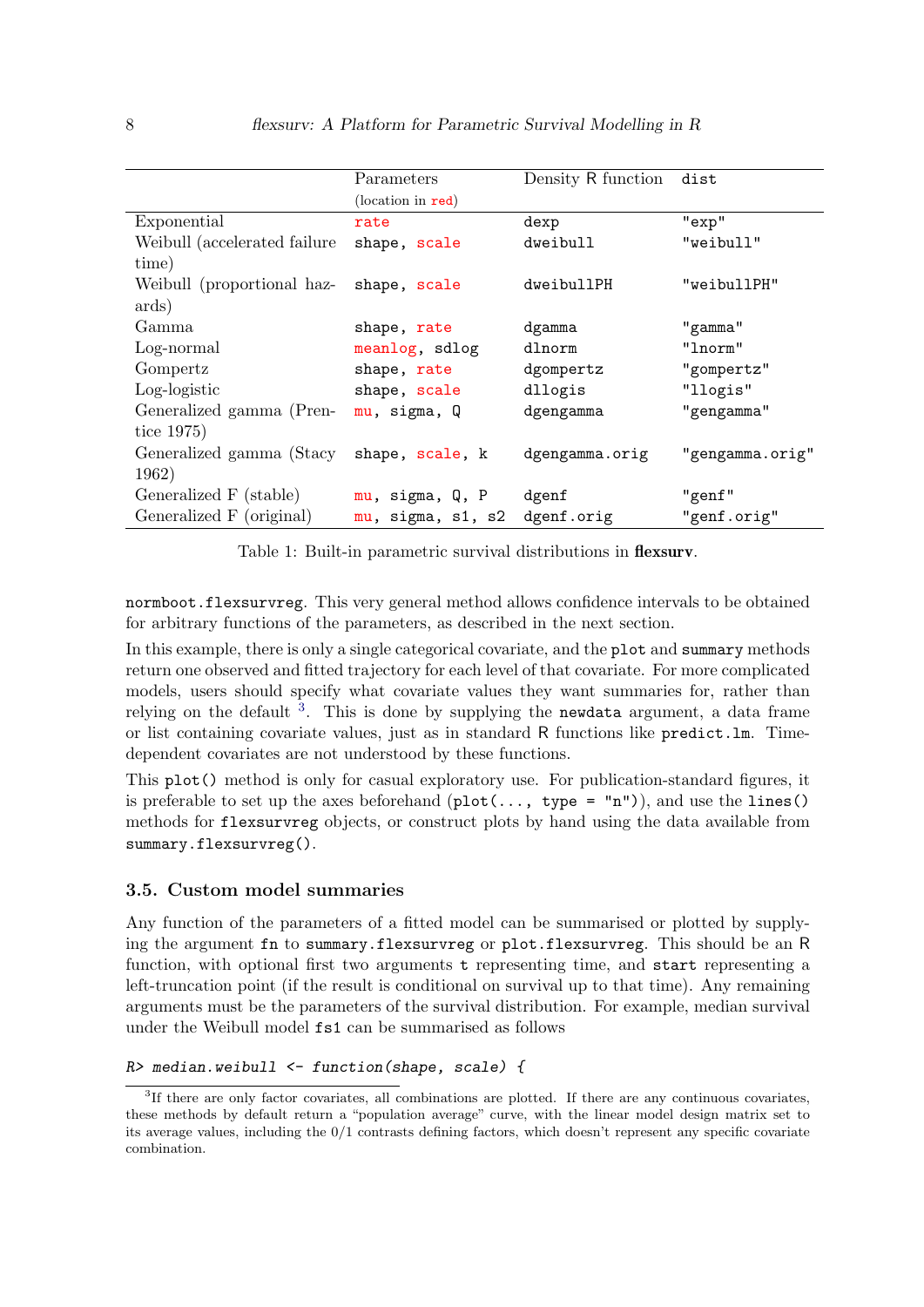

<span id="page-8-0"></span>Figure 1: Survival by prognostic group from the breast cancer data: fitted from alternative parametric models and Kaplan-Meier estimates.

```
+ qweibull(0.5, shape = shape, scale = scale)
+ }
R> summary(fs1, fn = median.weibull, t = 1, B = 10000)
group=Good
 time est lcl ucl
1 1 8.75794 7.110741 10.78369
group=Medium
 time est lcl ucl
1 1 4.741585 4.102839 5.44959
group=Poor
 time est lcl ucl
1 1 2.605819 2.317059 2.934203
```
Although the median of the Weibull has an analytic form as  $\mu \log(2)^{1/\alpha}$ , the form of the code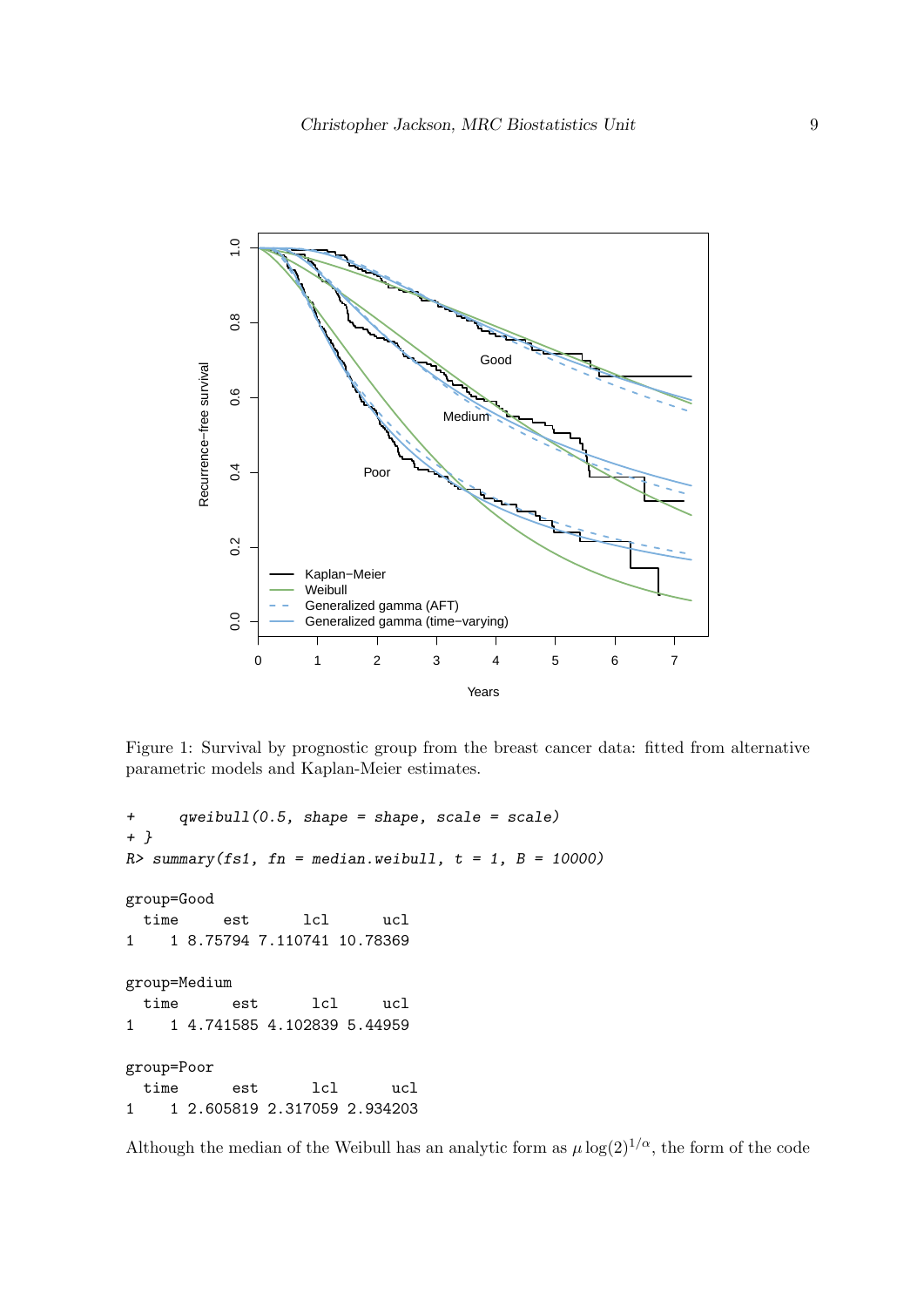

<span id="page-9-1"></span>Figure 2: Hazards by prognostic group from the breast cancer data: fitted from alternative parametric models and kernel density estimates.

given here generalises to other distributions. The argument  $t$  (or start) can be omitted from median.weibull, because the median is a time-constant function of the parameters, unlike the survival or hazard.

10000 random samples are drawn to produce a slightly more precise confidence interval than the default — users should adjust this until the desired level of precision is obtained. A useful future extension of the package would be to employ user-supplied (or built-in) derivatives of summary functions if possible, so that the delta method can be used to obtain approximate confidence intervals without simulation.

## <span id="page-9-0"></span>3.6. Computation

The likelihood is maximised in flexsurvreg using the optimisation methods available through the standard R optim function. By default, this is the "BFGS" method [\(Nash](#page-31-9) [1990\)](#page-31-9) using the analytic derivatives of the likelihood with respect to the model parameters, if these are available, to improve the speed of convergence to the maximum. These derivatives are built-in for the exponential, Weibull, Gompertz, log-logistic, and hazard- and odds-based spline models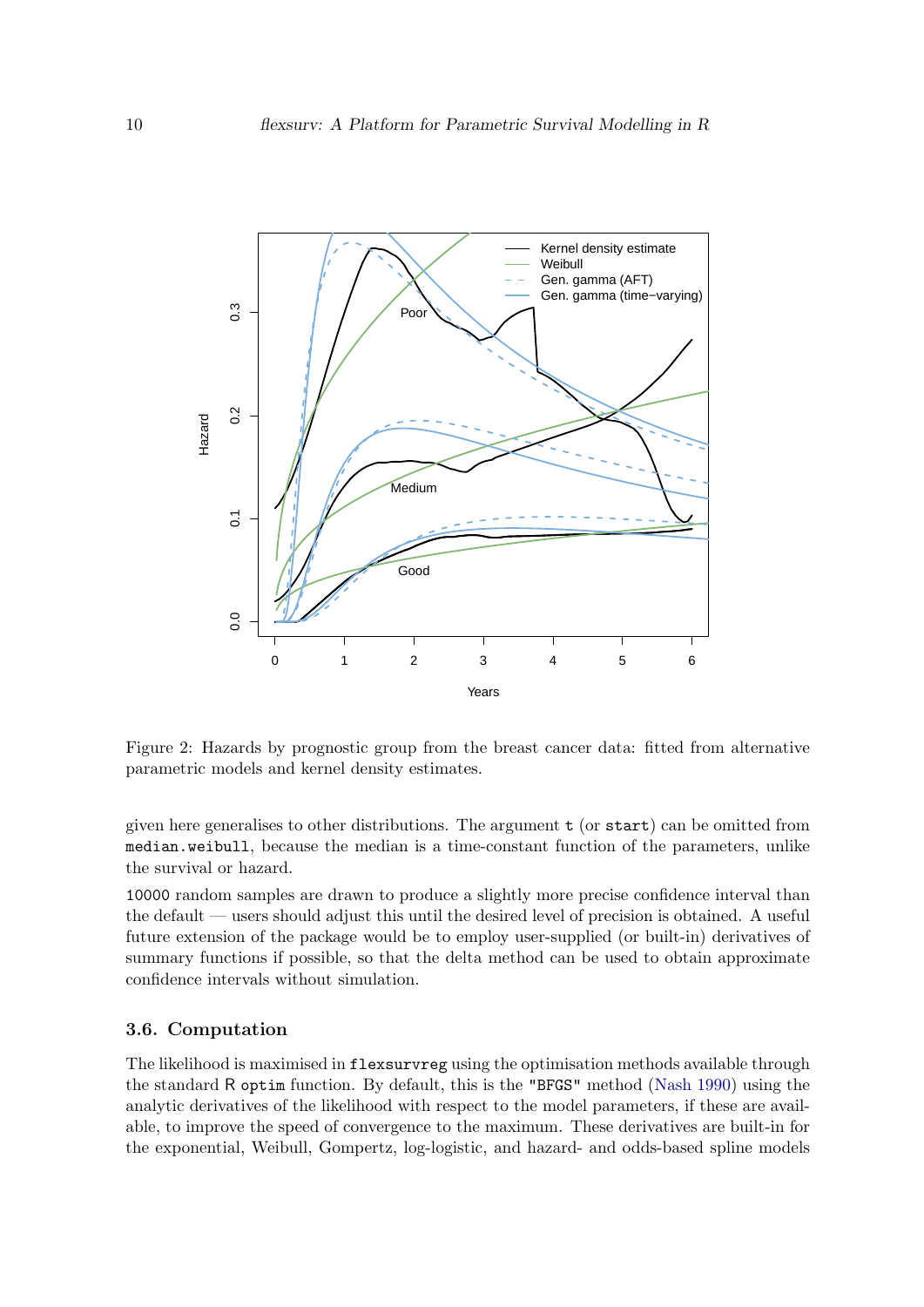(see §[5.1\)](#page-13-1). For custom distributions (see §[4\)](#page-10-0), the user can optionally supply functions with names beginning "DLd" and "DLS" respectively (e.g., DLdweibull, DLSweibull) to calculate the derivatives of the log density and log survivor functions with respect to the transformed baseline parameters  $\gamma$  (then the derivatives with respect to  $\beta$  are obtained automatically). Arguments to optim can be passed to flexsurvreg — in particular, control options, such as convergence tolerance, iteration limit or function or parameter scaling, may need to be adjusted to achieve convergence.

# 4. Custom survival distributions

<span id="page-10-0"></span>**flexsury** is not limited to its built-in distributions. Any survival model of the form  $(1-3)$  $(1-3)$  can be fitted if the user can provide either the density function  $f()$  or the hazard  $h()$ . Many contributed R packages provide probability density and cumulative distribution functions for positive distributions. Though survival models may be more naturally characterised by their hazard function, representing the changing risk of death through time. For example, for survival following major surgery we may want a "U-shaped" hazard curve, representing a high risk soon after the operation, which then decreases, but increases naturally as survivors grow older.

To supply a custom distribution, the dist argument to flexsurvreg is defined to be an R list object, rather than a character string. The list has the following elements.

- name Name of the distribution. In the first example below, we use a log-logistic distribution, and the name is "llogis"<sup>[4](#page-10-1)</sup>. Then there is assumed to be at least either
	- a function to compute the probability density, which would be called dllogis here, or
	- a function to compute the hazard, called hllogis.

There should also be a function called pllogis for the cumulative distribution (if d is given), or H for the cumulative hazard (to complement h), if analytic forms for these are available. If not, then flexsurv can compute them internally by numerical integration, as in stgenreg [\(Crowther and Lambert](#page-29-3) [2013\)](#page-29-3). The default options of the built-in R routine integrate for adaptive quadrature are used, though these may be changed using the integ.opts argument to flexsurvreg. Models specified this way will take an order of magnitude more time to fit, and the fitting procedure may be unstable. An example is given in §[5.2.](#page-17-1)

These functions must be *vectorised*, and the density function must also accept an argument log, which when TRUE, returns the log density. See the examples below.

In some cases, R's scoping rules may not find the functions in the working environment. They may then be supplied through the dfns argument to flexsurvreg.

**pars** Character vector naming the parameters of the distribution  $\mu, \alpha_1, ..., \alpha_R$ . These must match the arguments of the R distribution function or functions, in the same order.

<span id="page-10-1"></span> $4$ though since version 0.5.1, this distribution is built into flexsurv as dist="llogis"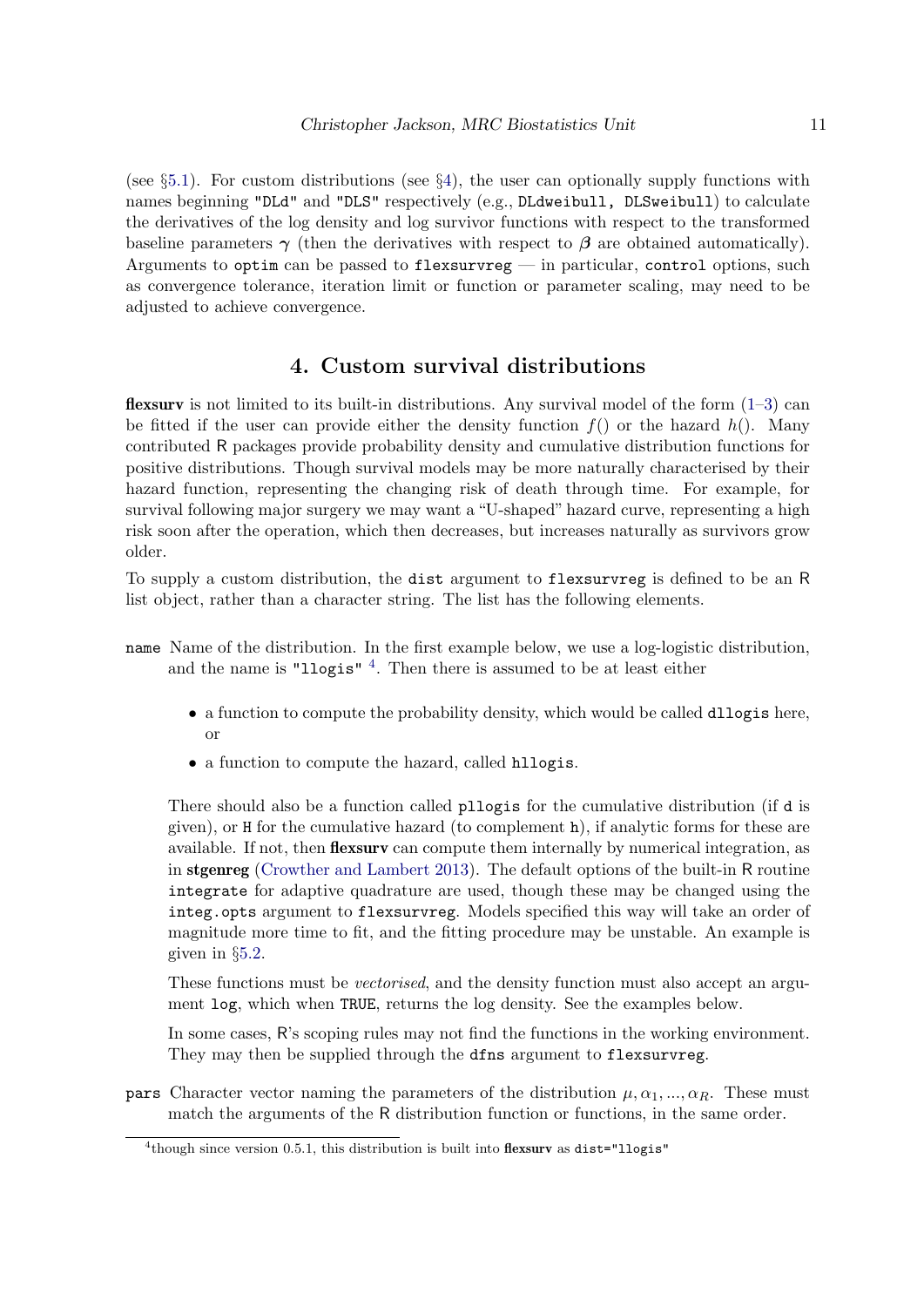- location Character: quoted name of the location parameter  $\mu$ . The location parameter will not necessarily be the first one, e.g., in dweibull the scale comes after the shape.
- transforms A list of functions  $g()$  which transform the parameters from their natural ranges to the real line, for example,  $c(\log, identity)$  if the first is positive and the second unrestricted. [5](#page-11-0)
- inv.transforms List of corresponding inverse functions.
- inits A function which provides plausible initial values of the parameters for maximum likelihood estimation. This is optional, but if not provided, then each call to flexsurvreg must have an inits argument containing a vector of initial values, which is inconvenient. Implausible initial values may produce a likelihood of zero, and a fatal error message (initial value in 'vmmin' is not finite) from the optimiser.

Each distribution will ideally have a heuristic for initialising parameters from summaries of the data. For example, since the median of the Weibull is  $\mu \log(2)^{1/\alpha}$ , a sensible estimate of  $\mu$  might be the median log survival time divided by log(2), with  $\alpha = 1$ , assuming that in practice the true value of  $\alpha$  is not far from 1. Then we would define the function, of one argument t giving the survival or censoring times, returning the initial values for the Weibull shape and scale respectively  $^6$  $^6$ .

inits = function(t)  $c(1, \text{median}(t[t > 0]) / \log(2))$ 

More complicated initial value functions may use other data such as the covariate values and censoring indicators: for an example, see the function flexsurv.splineinits in the package source that computes initial values for spline models  $(\S 5.1)$  $(\S 5.1)$ .

Example: Using functions from a contributed package The following custom model uses the log-logistic distribution functions (dllogis and pllogis) available in the package **eha**. The survivor function is  $S(t|\mu,\alpha) = 1/(1 + (t/\mu)^{\alpha})$ , so that the log odds  $\log((1 S(t)/S(t)$  of having died are a linear function of log time.

```
R> custom.llogis <- list(name = "llogis", pars = c("shape", "scale"),
+ location = "scale",
+ transforms = c(log, log),
+ inv.transforms = c(exp, exp),
+ inits = function(t){ c(1, median(t)) })
R> fs4 \leftarrow flexsurvreg(Surv(recyrs, censrec) \tilde{ } group, data = bc,
                dist = custom.llogis)
```
This fits the breast cancer data better than the Weibull, since it can represent a peaked hazard, but less well than the generalized gamma (Table [3\)](#page-17-0).

<span id="page-11-0"></span> $5$ This is a *list*, not an *atomic vector* of functions, so if the distribution only has one parameter, we should write transforms =  $c(log)$  or transforms = list(log), not transforms = log.

<span id="page-11-1"></span><sup>&</sup>lt;sup>6</sup>though Weibull models in flexsurvreg are "initialised" by fitting the model with survreg, unless there is left-truncation.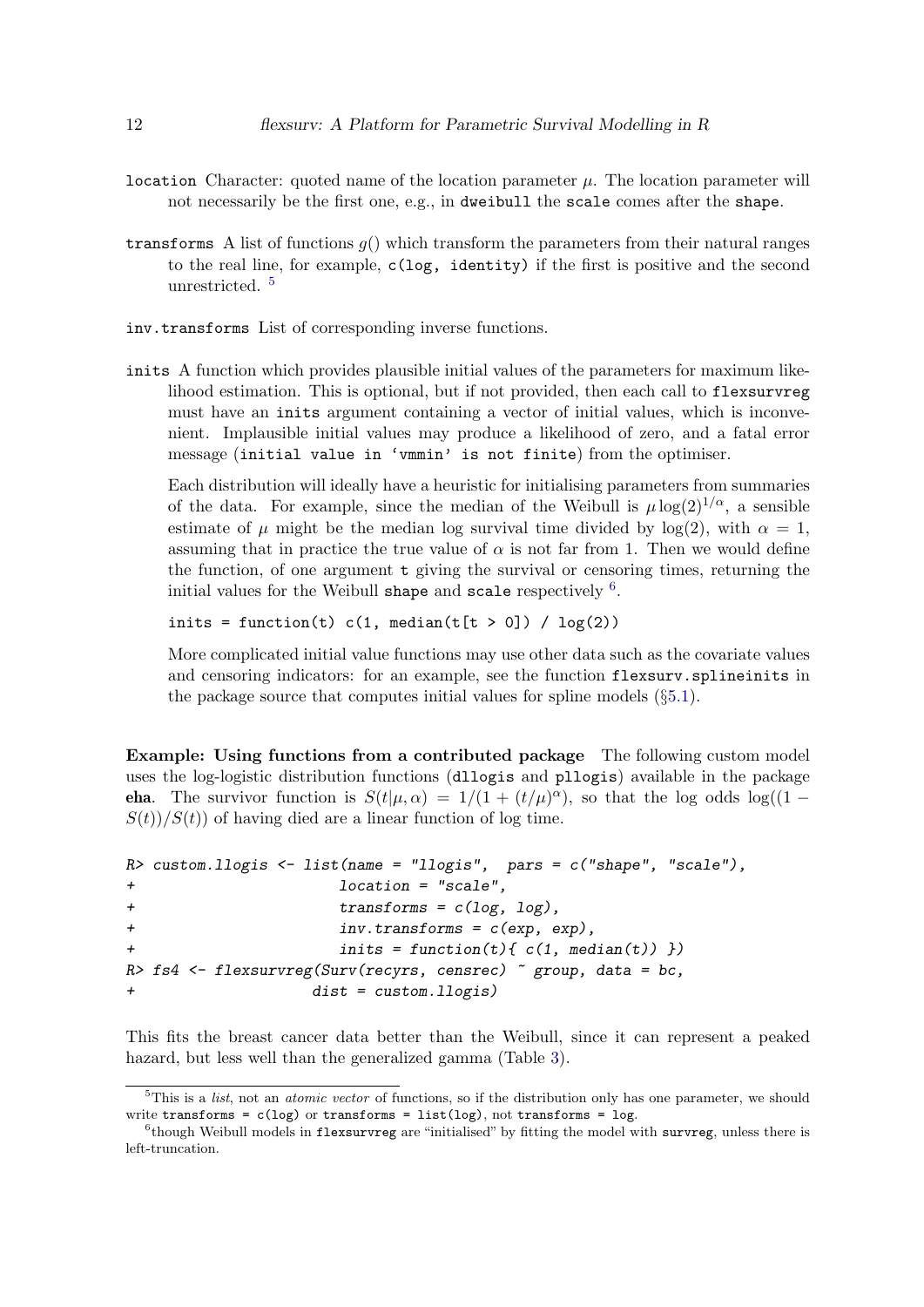Example: Wrapping functions from a contributed package Sometimes there may be probability density and similar functions in a contributed package, but in a different format. For example, eha also provides a three-parameter Gompertz-Makeham distribution with hazard  $h(t|\mu, \alpha_1, \alpha_2) = \alpha_2 + \alpha_1 \exp(t/\mu)$ . The shape parameters  $\alpha_1, \alpha_2$  are provided to dmakeham as a vector argument of length two. However, flexsurvreg expects distribution functions to have one argument for each parameter. Therefore we write our own functions that wrap around the third-party functions.

```
R dmakeham3 <- function(x, shape1, shape2, scale, ...) {
+ dmakeham(x, shape = c(shape1, shape2), scale = scale, ...)
+ }
R> pmakeham3 <- function(q, shape1, shape2, scale, ...) {
      pmakeham(q, shape = c(shape1, shape2), scale = scale, \dots)
+ }
```
flexsurvreg also requires these functions to be *vectorized*, as the standard distribution functions in R are. That is, we can supply a vector of alternative values for one or more arguments, and expect a vector of the same length to be returned. The R base function Vectorize can be used to do this here.

```
R> dmakeham3 <- Vectorize(dmakeham3)
R> pmakeham3 <- Vectorize(pmakeham3)
```
and this allows us to write, for example,

 $R$  pmakeham3( $c(0, 1, 1, \text{Inf})$ , 1,  $c(1, 1, 2, 1)$ , 1)

We could then use dist = list(name = "makeham3", pars =  $c$ ("shape1", "shape2", "scale"),  $\dots$ ) in a flexsurvreg model, though in the breast cancer example, the second shape parameter is poorly identifiable.

Example: Changing the parameterisation of a distribution We may want to fit a Weibull model like fs1, but with the proportional hazards (PH) parameterisation  $S(t)$  =  $\exp(-\mu t^{\alpha})$ , so that the covariate effects reported in the printed flexsurvreg object can be interpreted as hazard ratios or log hazard ratios without any further transformation. Here instead of the density and cumulative distribution functions, we provide the hazard and cumulative hazard. (Note that since version 0.7, the "weibullPH" distribution is built in to flexsurvreg — but this example has been kept here for illustrative purposes.)<sup>[7](#page-12-0)</sup>

```
R> hweibullPH <- function(x, shape, scale = 1, log = FALSE){
+ hweibull(x, shape = shape, scale = scale \hat{(-1)} / shape}, log = log)
+ }
R> HweibullPH \le function(x, shape, scale = 1, log = FALSE){
+ Hweibull(x, shape = shape, scale = scale \hat{ } {-1 / shape}, log = log)
+ }
```
<span id="page-12-0"></span> $7$ The eha package may need to be detached first so that flexsurv's built-in hweibull is used, which returns NaN if the parameter values are zero, rather than failing as eha's currently does.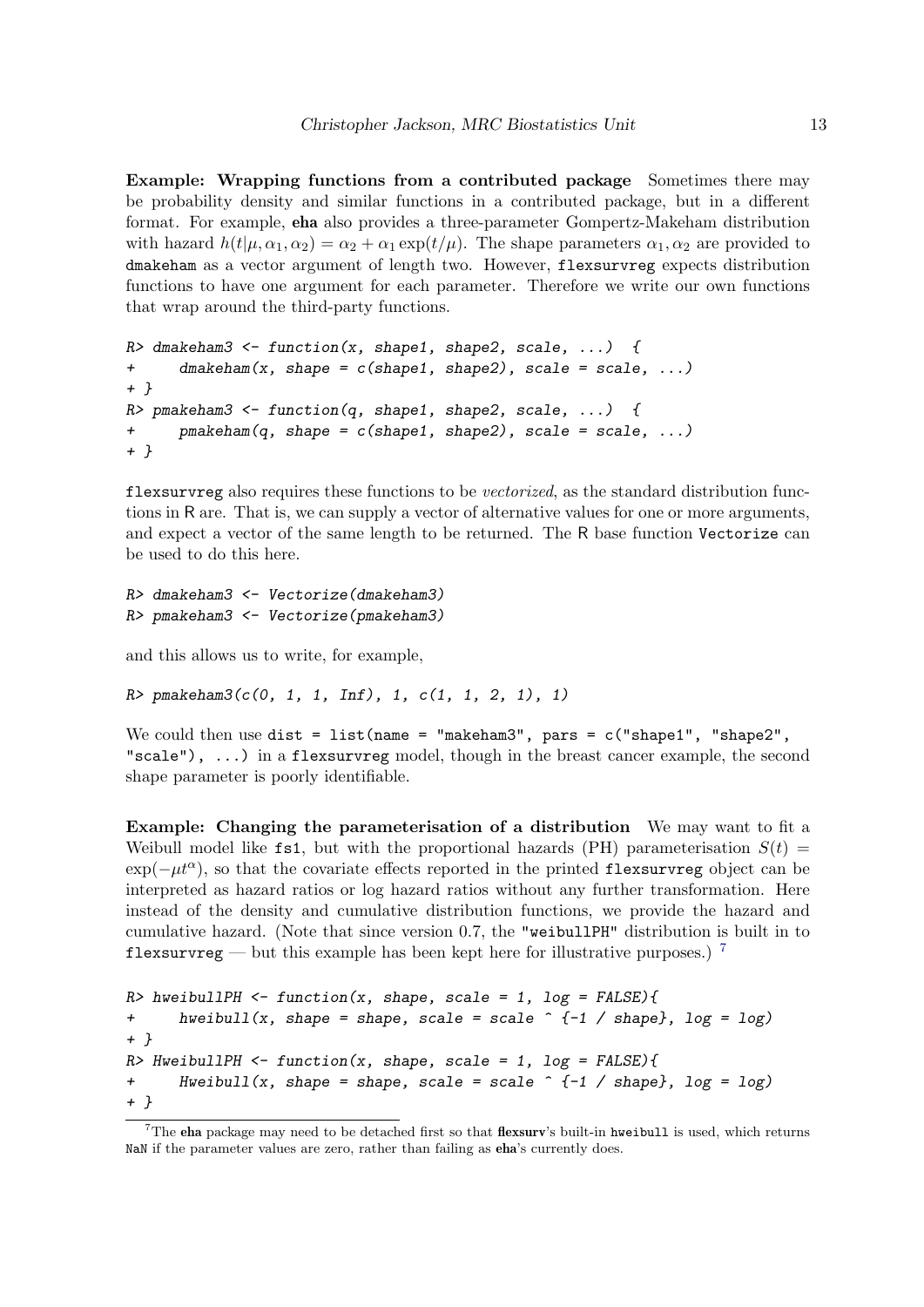```
R> custom.weibullPH \leq list(name = "weibullPH",
+ pars = c("shape", "scale"), location = "scale",
+ transforms = c(log, log),
+ inv.transforms = c(exp, exp),
+ inits = function(t){
+ c(1, median(t[t > 0]) / log(2))+ })
R> fs6 <- flexsurvreg(Surv(recyrs, censrec) \tilde{ } group, data = bc,
                dist = custom<u>weibullPH</u>)R> fs6$res["scale", "est"] ^ f-1 / fs6$res["shape", "est"]}
[1] 11.42287
R> - fs6$res["groupMedium", "est"] / fs6$res["shape", "est"]
[1] -0.61359R> - fs6$res["groupPoor", "est"] / fs6$res["shape", "est"]
```
[1] -1.212215

The fitted model is the same as fs1, therefore the maximised likelihood is the same. The parameter estimates of fs6 can be transformed to those of fs1 as shown. The shape  $\alpha$  is common to both models, the scale  $\mu'$  in the AFT model is related to the PH scale  $\mu$  as  $\mu'$  $=\mu^{-1/\alpha}$ . The effects  $\beta'$  on life expectancy in the AFT model are related to the log hazard ratios  $\beta$  as  $\beta' = -\beta/\alpha$ .

A slightly more complicated example is given in the package vignette flexsurv-examples of constructing a proportional hazards generalized gamma model. Note that phreg in eha also fits the Weibull and other proportional hazards models, though again the parameterisation is slightly different.

# 5. Arbitrary-dimension models

<span id="page-13-0"></span>flexsurv also supports models where the number of parameters is arbitrary. In the models discussed previously, the number of parameters in the model family is fixed (e.g., three for the generalized gamma). In this section, the model complexity can be chosen by the user, given the model family. We may want to represent more irregular hazard curves by more flexible functions, or use bigger models if a bigger sample size makes it feasible to estimate more parameters.

## <span id="page-13-1"></span>5.1. Royston and Parmar spline model

In the spline-based survival model of [Royston and Parmar](#page-32-0) [\(2002\)](#page-32-0), a transformation  $q(S(t, z))$ of the survival function is modelled as a natural cubic spline function of log time:  $q(S(t, z)) =$  $s(x, \gamma)$  where  $x = \log(t)$ . This model can be fitted in **flexsurv** using the function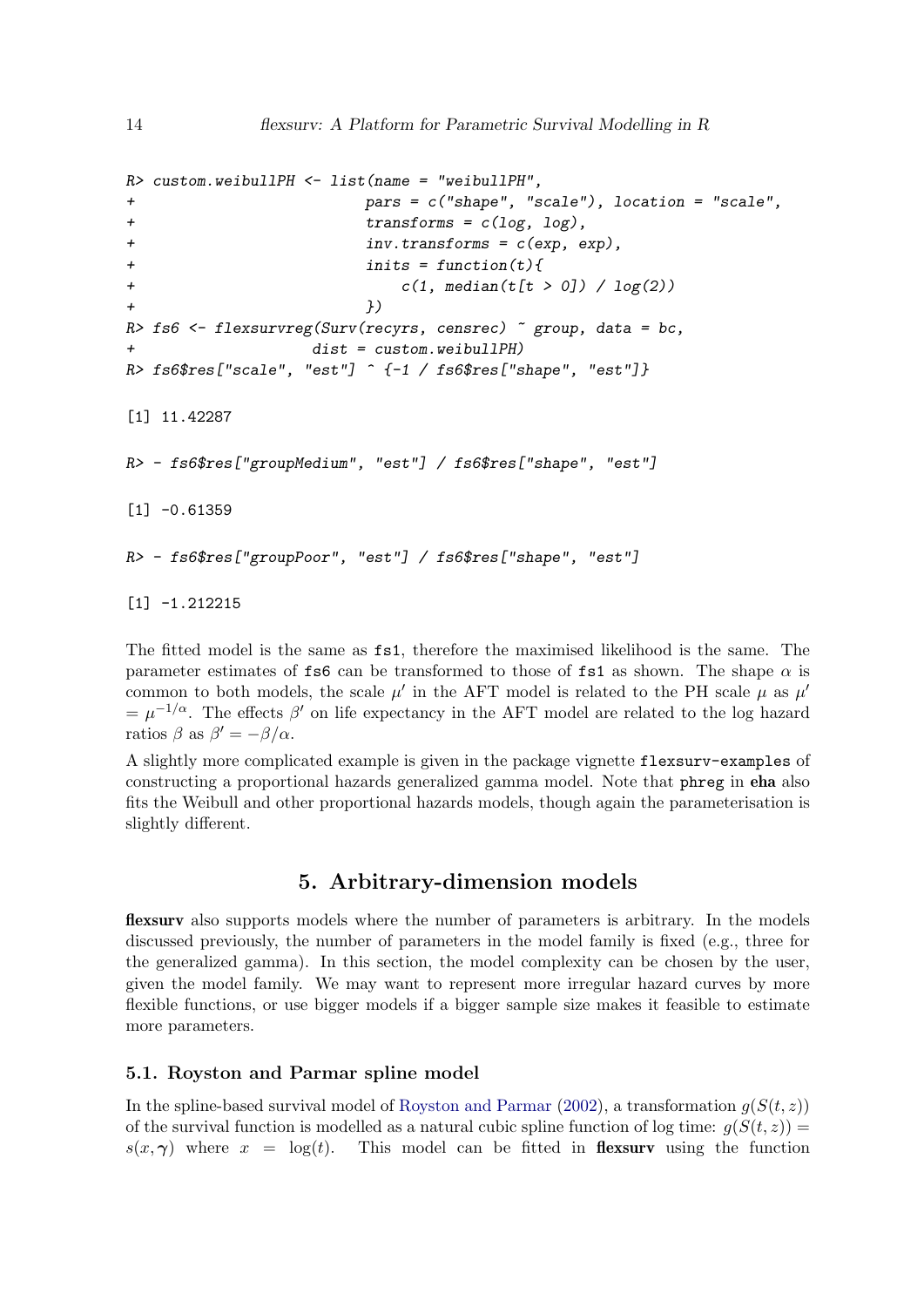| Model                | $g(S(t, \mathbf{z}))$             | In flexsurvspline  | With $m=0$                                |
|----------------------|-----------------------------------|--------------------|-------------------------------------------|
| Proportional hazards | $\log(-\log(S(t, \mathbf{z})))$   | $scale = "hazard"$ | Weibull<br>shape<br>$\gamma_1$ ,          |
|                      | (log cumulative hazard)           |                    | scale $\exp(-\gamma_0/\gamma_1)$          |
| Proportional odds    | $\log(S(t, \mathbf{z})^{-1} - 1)$ | $scale = "odds"$   | Log-logistic shape $\gamma_1$ ,           |
|                      | (log cumulative odds)             |                    | scale $\exp(-\gamma_0/\gamma_1)$          |
| Normal / probit      | $\Phi^{-1}(S(t,\mathbf{z}))$      | $scale = "normal"$ | Log-normal meanlog                        |
|                      | (inverse normal CDF,              |                    | $-\gamma_0/\gamma_1$ , sdlog $1/\gamma_1$ |
|                      | qnorm)                            |                    |                                           |

<span id="page-14-0"></span>Table 2: Alternative modelling scales for flexsurvspline, and equivalent distributions for  $m = 0$  (with parameter definitions as in the R d functions referred to elsewhere in the paper).

flexsurvspline, and is also available in the Stata package stpm2 [\(Lambert and Royston](#page-30-3) [2009\)](#page-30-3) (historically stpm, [Royston](#page-31-3) [\(2001,](#page-31-3) [2004\)](#page-31-10)).

Typically we use  $g(S(t, z)) = \log(-\log(S(t, z))) = \log(H(t, z))$ , the log cumulative hazard, giving a proportional hazards model.

**Spline parameterisation** The complexity of the model, thus the dimension of  $\gamma$ , is governed by the number of *knots* in the spline function  $s()$ . Natural cubic splines are piecewise cubic polynomials defined to be continuous, with continuous first and second derivatives at the knots, and also constrained to be linear beyond boundary knots  $k_{min}$ ,  $k_{max}$ . As well as the boundary knots there may be up to  $m \geq 0$  internal knots  $k_1, \ldots, k_m$ . Various spline parameterisations exist — the one used here is from [Royston and Parmar](#page-32-0) [\(2002\)](#page-32-0).

<span id="page-14-1"></span>
$$
s(x,\gamma) = \gamma_0 + \gamma_1 x + \gamma_2 v_1(x) + \ldots + \gamma_{m+1} v_m(x) \tag{4}
$$

where  $v_i(x)$  is the *j*th *basis* function

$$
v_j(x) = (x - k_j)_+^3 - \lambda_j (x - k_{min})_+^3 - (1 - \lambda_j)(x - k_{max})_+^3, \qquad \lambda_j = \frac{k_{max} - k_j}{k_{max} - k_{min}}
$$

and  $(x - a)_+ = max(0, x - a)$ . If  $m = 0$  then there are only two parameters  $\gamma_0, \gamma_1$ , and this is a Weibull model if  $q()$  is the log cumulative hazard. Table [2](#page-14-0) explains two further choices of  $g()$ , and the parameter values and distributions they simplify to for  $m = 0$ . The probability density and cumulative distribution functions for all these models are available as dsurvspline and psurvspline. A model with an absolute time scale  $(x = t)$  is also available through timescale="identity".

Covariates on spline parameters Covariates can be placed on any parameter  $\gamma$  through a linear model (with identity link function). Most straightforwardly, we can let the intercept  $\gamma_0$  vary with covariates **z**, giving a proportional hazards or odds model (depending on  $g()$ ).

$$
g(S(t, z)) = s(\log(t), \boldsymbol{\gamma}) + \boldsymbol{\beta}^\top \mathbf{z}
$$

The spline coefficients  $\gamma_i : j = 1, 2, \ldots$ , the "ancillary" parameters, may also be modelled as linear functions of covariates z, as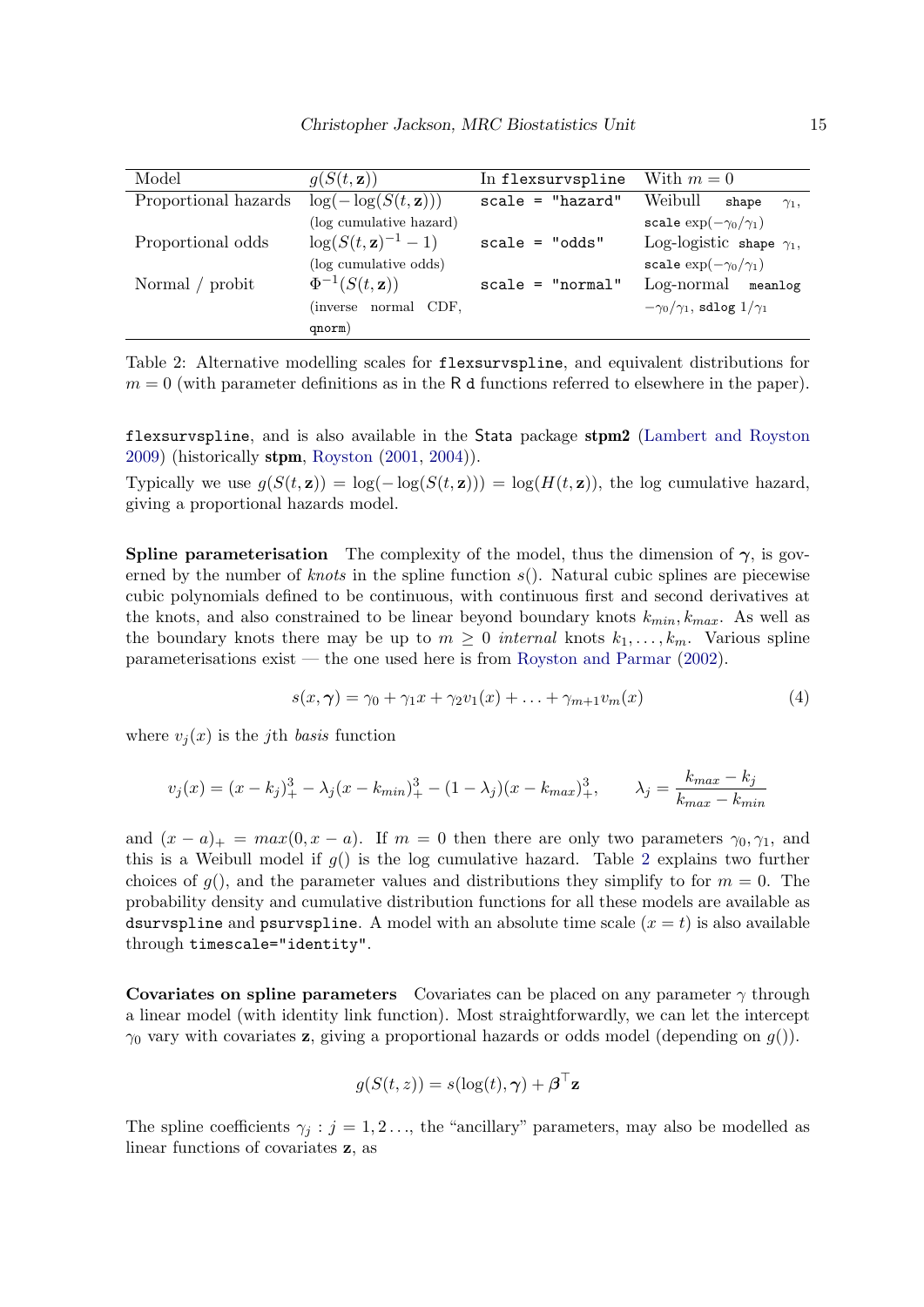$$
\gamma_j(\mathbf{z}) = \gamma_{j0} + \gamma_{j1} z_1 + \gamma_{j2} z_2 + \dots
$$

giving a model where the effects of covariates are arbitrarily flexible functions of time: a non-proportional hazards or odds model.

Spline models in flexsurv The argument k to flexsurvspline defines the number of internal knots m. Knot locations are chosen by default from quantiles of the log uncensored death times, or users can supply their own locations in the knots argument. Initial values for numerical likelihood maximisation are chosen using the method described by [Royston and](#page-32-0) [Parmar](#page-32-0) [\(2002\)](#page-32-0) of Cox regression combined with transforming an empirical survival estimate. For example, the best-fitting model for the breast cancer dataset identified in [Royston and](#page-32-0) [Parmar](#page-32-0) [\(2002\)](#page-32-0), a proportional odds model with one internal spline knot, is

```
R> sp1 \leftarrow flexsurvspline(Surv(recyrs, censrec) \sim group, data = bc, k = 1,
+ scale = "odds")
```
A further model where the first ancillary parameter also depends on the prognostic group, giving a time-varying odds ratio, is fitted as

```
R> sp2 \leftarrow flexsurvsplit (Surv(recyrs, censrec) \sim group + gamma1(group),
                          data = bc, k = 1, scale = "odds")
```
These models give qualitatively similar results to the generalized gamma in this dataset (Figure [3\)](#page-16-0), and have similar predictive ability as measured by AIC (Table [3\)](#page-17-0). Though in general, an advantage of spline models is that extra flexibility is available where necessary.

In this example, proportional odds models (scale = "odds") are better-fitting than proportional hazards models (scale = "hazard") (Table [3\)](#page-17-0). Note also that under a proportional hazards spline model with one internal knot (sp3), the log hazard ratios, and their standard errors, are substantively the same as under a standard Cox model (cox3). This illustrates that this class of flexible fully-parametric models may be a reasonable alternative to the (semi-parametric) Cox model. See [Royston and Parmar](#page-32-0) [\(2002\)](#page-32-0) for more discussion of these issues.

```
R> sp3 <- flexsurvspline(Surv(recyrs, censrec) \tilde{ } group, data = bc, k = 1,
                        scale = "hazard")R> sp3$res[c("groupMedium", "groupPoor"), c("est", "se")]
                  est se
groupMedium 0.8345174 0.1712764
groupPoor 1.6120936 0.1641755
R cox3 <- coxph(Surv(recyrs, censrec) \tilde{C} group, data = bc)
R> coef(summary(cox3))[, c("coef", "se(coef)")]
```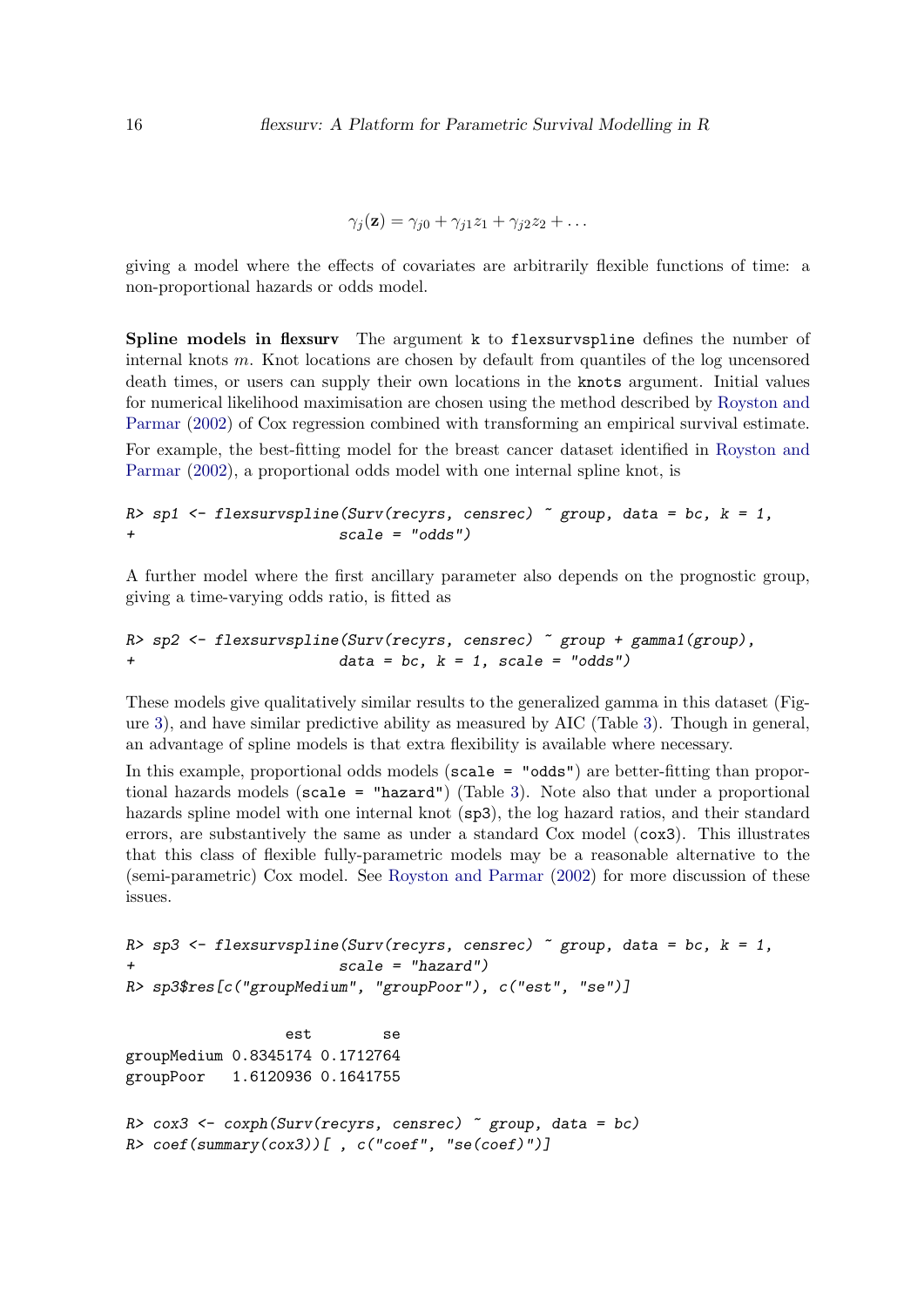

<span id="page-16-0"></span>Figure 3: Comparison of spline and generalized gamma fitted hazards for the breast cancer survival data by prognostic group.

coef se(coef) groupMedium 0.8401002 0.1713926 groupPoor 1.6180720 0.1645443

An equivalent of a "stratified" Cox model may be obtained by allowing all the spline parameters to vary with the categorical covariate that defines the strata. In this case, this covariate might be group. With  $k=m$  internal knots, the formula should then include group, representing  $\gamma_0$ , and  $m+1$  further terms representing the parameters  $\gamma_1, \ldots, \gamma_{m+1}$ , named as follows.

```
R> sp4 <- flexsurvspline(Surv(recyrs, censrec) ~ group + gamma1(group) +
+ gamma2(group), data = bc, k = 1, scale = "hazard")
```
Other covariates might be added to this formula — if placed on the intercept, these will be modelled through proportional hazards, as in sp1. If placed on higher-order parameters, these will represent time-varying hazard ratios. For example, if there were a covariate treat representing treatment, then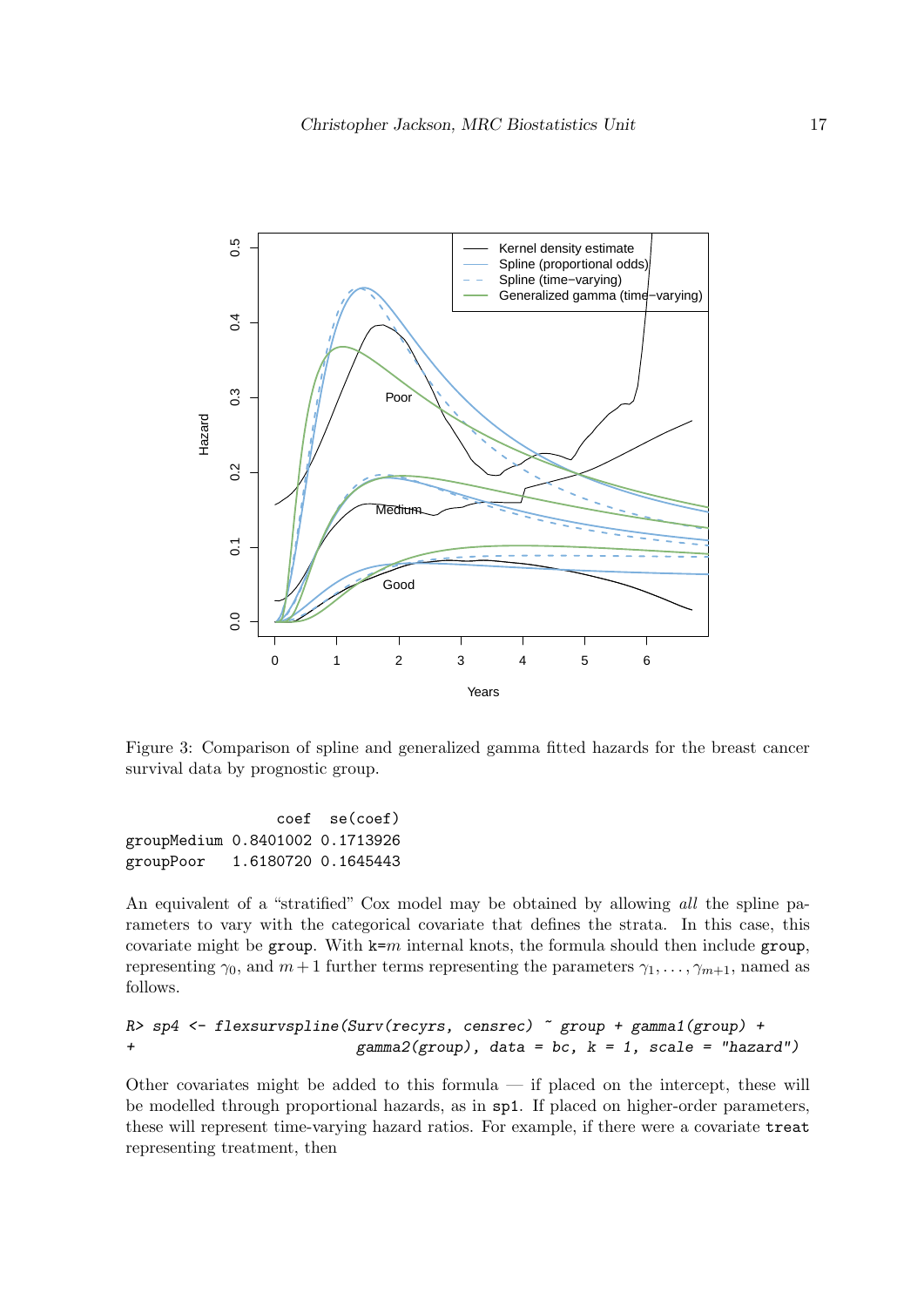```
R> flexsurvspline(Surv(recyrs, censrec) ~ group + gamma1(group) +
+ gamma2(group) + treat + gamma1(treat),
+ data = bc, k = 1, scale = "hazard")
```
would represent a model stratified by group, where the hazard ratio for treatment is timevarying, but the model is not fully stratified by treatment.

```
R> res <- t(sapply(list(fs1, fs2, fs3, sp1, sp2, sp3, sp4),
+ function(x)rbind(-2 * round(x$loglik,1), x$npars,
+ round(x$AIC,1))))R> rownames(res) <- c("Weibull (fs1)", "Generalized gamma (fs2)",
+ "Generalized gamma (fs3)",
+ "Spline (sp1)", "Spline (sp2)", "Spline (sp3)",
+ "Spline (sp4)")
R> colnames(res) <- c("-2 log likelihood", "Parameters", "AIC")
```
R> res

|                                                    |        | AIC                          |
|----------------------------------------------------|--------|------------------------------|
|                                                    | 1623.8 | 4 1631.9                     |
|                                                    | 1575.2 | 5 1585.1                     |
|                                                    | 1572.4 | 7 1586.4                     |
|                                                    | 1578.0 | 5 1588.0                     |
|                                                    | 1574.8 | 7 1588.8                     |
|                                                    | 1585.8 | 5 1595.7                     |
|                                                    | 1571.4 | 9 1589.3                     |
| Generalized gamma (fs2)<br>Generalized gamma (fs3) |        | -2 log likelihood Parameters |

<span id="page-17-0"></span>Table 3: Comparison of parametric survival models fitted to the breast cancer data.

#### <span id="page-17-1"></span>5.2. Implementing new general-dimension models

The spline model above is an example of the general parametric form (Equation [1\)](#page-1-1), but the number of parameters,  $R + 1$  in Equation [1,](#page-1-1)  $m + 2$  in Equation [4,](#page-14-1) is arbitrary. **flexsurv** has the tools to deal with any model of this form. flexsurvspline works internally by building a custom distribution and then calling flexsurvreg. Similar models may in principle be built by users using the same method. This relies on a functional programming trick.

Creating distribution functions dynamically The R distribution functions supplied to custom models are expected to have a fixed number of arguments, including one for each scalar parameter. However, the distribution functions for the spline model (e.g., dsurvspline) have an argument gamma representing the vector of parameters  $\gamma$ , whose length is determined by choosing the number of knots. Just as the scalar parameters of conventional distribution functions can be supplied as *vector arguments* (as explained in  $\S 4$ ), similarly, the vector parameters of spline-like distribution functions can be supplied as matrix arguments, representing alternative parameter values.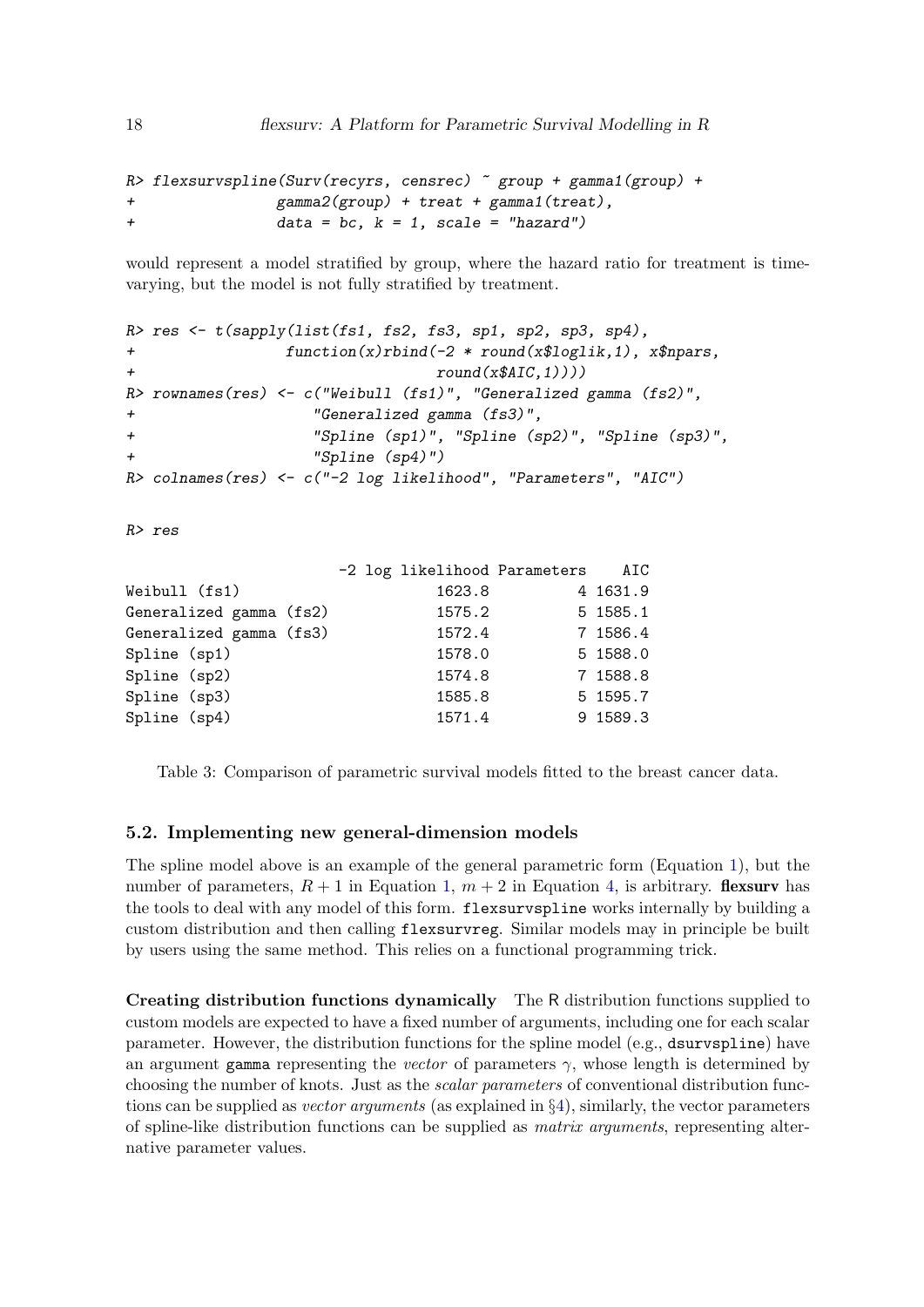To convert a spline-like distribution function into the correct form, **flexsurv** provides the utility unroll.function. This converts a function with one (or more) vector parameters (matrix arguments) to a function with an arbitrary number of scalar parameters (vector arguments). For example, the 5-year survival probability for the baseline group under the model sp1 is

```
R> gamma <- sp1$res[c("gamma0", "gamma1", "gamma2"), "est"]
R > 1 - psurvspline(5, gamma = gamma, knots = sp1$knots)
```
[1] 0.6897013

An alternative function to compute this can be built by unroll.function. We tell it that the vector parameter gamma should be provided instead as three scalar parameters named gamma0, gamma1, gamma2. The resulting function pfn is in the correct form for a custom flexsurvreg distribution.

```
R> pfn <- unroll.function(psurvspline, gamma = 0:2)
R> 1 - pfn(5, gamma0 = gamma[1], gamma1 = gamma[2], gamma2 = gamma[3],
         knots = sp1$knots)
```
[1] 0.6897013

Users wishing to fit a new spline-like model with a known number of parameters could just as easily write distribution functions specific to that number of parameters, and use the methods in  $\S4$ . However the unroll.function method is intended to simplify the process of extending the **flexsurv** package to implement new model families, through wrappers similar to flexsurvspline.

Example: splines on alternative scales An alternative to the Royston-Parmar spline model is to model the log hazard as a spline function of (log) time instead of the log cumulative hazard. [Crowther and Lambert](#page-29-3) [\(2013\)](#page-29-3) demonstrate this model using the Stata stgenreg package. An advantage explained by [Royston and Lambert](#page-31-11) [\(2011\)](#page-31-11) is that when there are multiple time-dependent effects, time-dependent hazard ratios can be interpreted independently of the values of other covariates.

This can also be implemented in flexsurvreg using unroll.function. A disadvantage of this model is that the cumulative hazard (hence the survivor function) has no analytic form, therefore to compute the likelihood, the hazard function needs to be integrated numerically. This is done automatically in flexsurvreg (just as in stgenreg) if the cumulative hazard is not supplied.

Firstly, a function must be written to compute the hazard as a function of time x, the vector of parameters gamma (which can be supplied as a matrix argument so the function can give a vector of results), and a vector of knot locations. This uses flexsurv's function basis to compute the natural cubic spline basis (Equation [4\)](#page-14-1), and replicates  $x$  and  $\gamma$  gamma to the length of the longest one.

```
R> hsurvspline.lh <- function(x, gamma, knots){
      if(!is.mathrix(gamma)) gamma \leftarrow matrix(gamma, nrow = 1)
```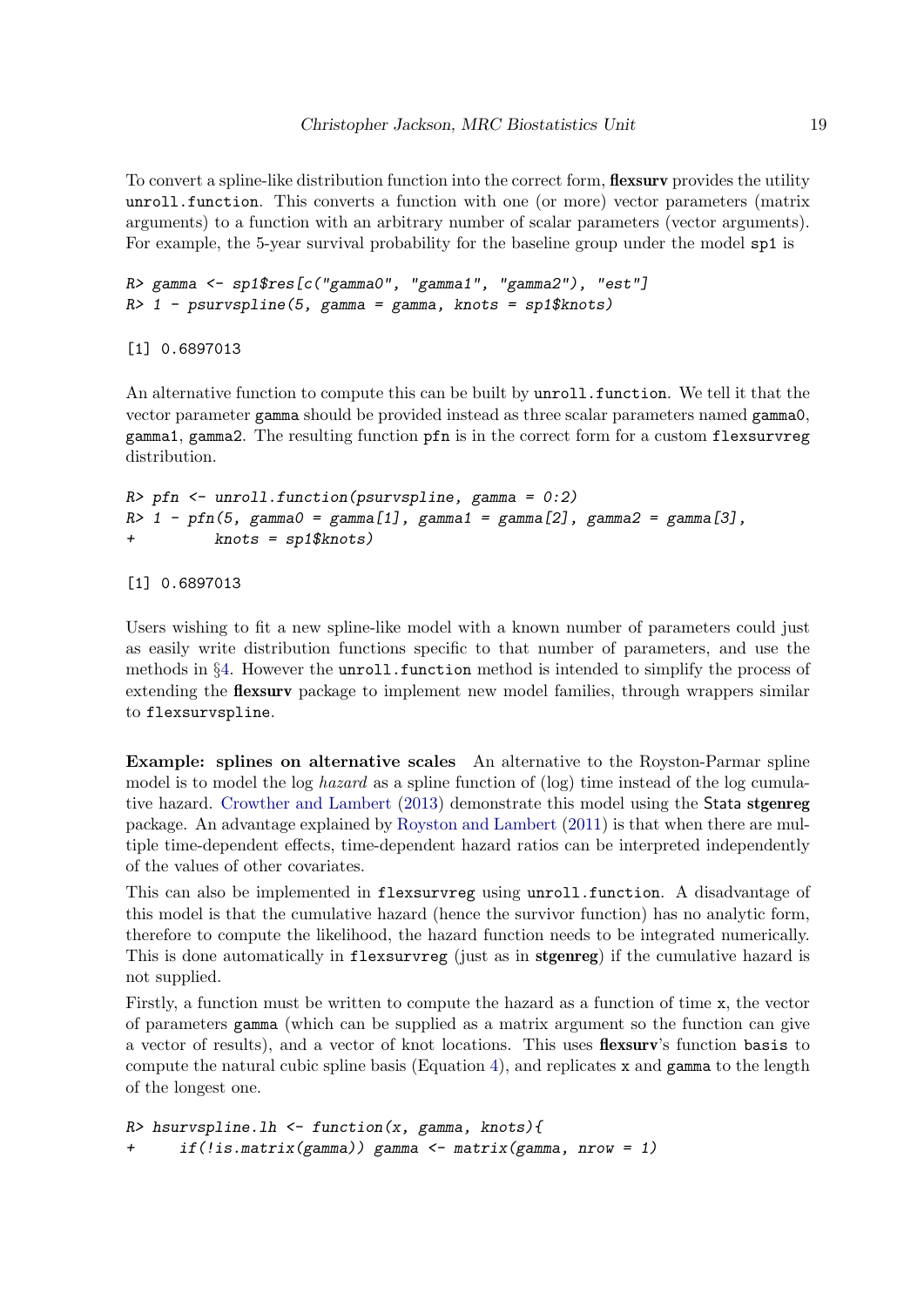```
+ lg <- nrow(gamma)
+ nret <- max(length(x), lg)
     gamma \leq apply(gamma, 2, function(x)rep(x, length = nret))
+ x \leq rep(x, length = nret)+ loghaz <- rowSums(basis(knots, log(x)) * gamma)
+ exp(loghaz)
+ }
```
The equivalent function is then created for a three-knot example of this model (one internal and two boundary knots) that has arguments gamma0, gamma1 and gamma2 corresponding to the three columns of gamma,

```
R> hsurvspline.lh3 <- unroll.function(hsurvspline.lh, gamma = 0:2)
```
To complete the model, the custom distribution list is formed, the internal knot is placed at the median uncensored log survival time, and the boundary knots are placed at the minimum and maximum. These are passed to hsurvspline. In through the aux argument of flexsurvreg.

```
R> custom.hsurvspline.lh3 <- list(
+ name = "survspline.lh3",
+ pars = c("gamma0", "gamma1", "gamma2"),
     location = c("gamma0").+ transforms = rep(c(identity), 3), inv.transforms = rep(c(identity), 3)
+ )
R> dtime <- log(bc$recyrs)[bc$censrec == 1]
R> ak <- list(knots = quantile(dtime, c(0, 0.5, 1)))
```
Initial values must be provided in the call to flexsurvreg, since the custom distribution list did not include an inits component. For this example, "default" initial values of zero suffice, but the permitted values of  $\gamma_2$  are fairly tightly constrained (from -0.5 to 0.5 here) using the "L-BFGS-B" bounded optimiser from R's optim [\(Nash](#page-31-9) [1990\)](#page-31-9). Without the constraint, extreme values of  $\gamma_2$ , visited by the optimiser, cause the numerical integration of the hazard function to fail.

```
R> sp5 <- flexsurvreg(Surv(recyrs, censrec) \tilde{ } group, data = bc, aux = ak,
+ inits = c(0, 0, 0, 0, 0),
+ dist = custom.hsurvspline.lh3,
+ method = "L-BFGS-B", lower = c(-Inf, -Inf, -0.5),
+ upper = c(Inf, Inf, 0.5),
+ control = list(trace = 1, REPORT = 1))
```
This takes around ten minutes to converge, so is not presented here, though the fit is poorer than the equivalent spline model for the cumulative hazard. The 95% confidence interval for  $\gamma_2$  of (0.16, 0.37) is firmly within the constraint. [Crowther and Lambert](#page-29-5) [\(2014\)](#page-29-5) present a combined analytic / numerical integration method for this model that may make fitting it more stable.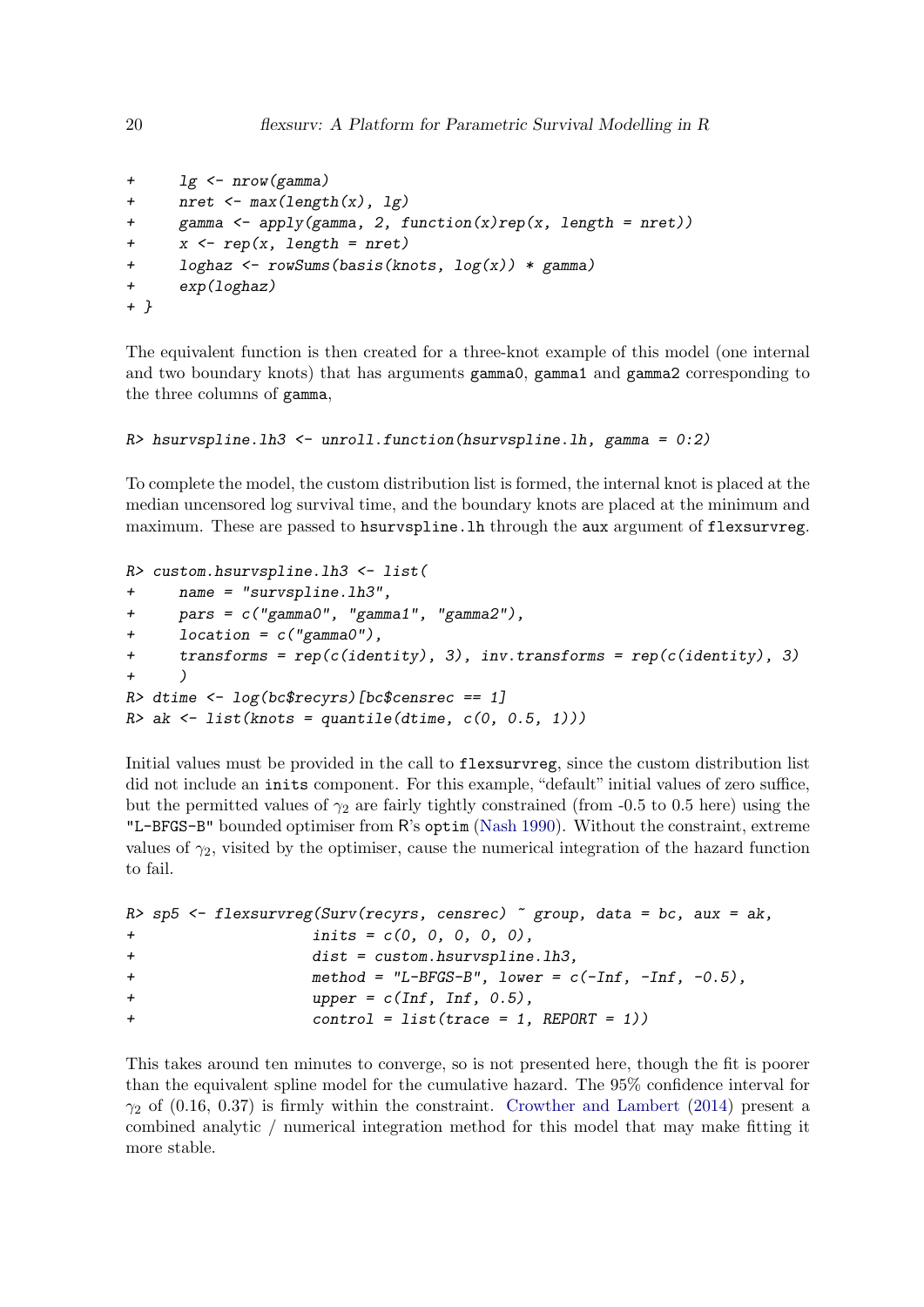Other arbitrary-dimension models Another potential application is to fractional poly-nomials [\(Royston and Altman](#page-31-12) [1994\)](#page-31-12). These are of the form  $\sum_{m=1}^{M} \alpha_m x^{p_m} \log(x)^n$  where the power  $p_m$  is in the standard set  $\{2, -1, -0.5, 0, 0.5, 1, 2, 3\}$  (except that  $\log(x)$  is used instead of  $x^0$ ), and n is a non-negative integer. They are similar to splines in that they can give arbitrarily close approximations to a nonlinear function, such as a hazard curve, and are particularly useful for expressing the effects of continuous predictors in regression models. See e.g., [Sauerbrei](#page-32-5) *et al.* [\(2007\)](#page-32-5), and several other publications by the same authors, for applications and discussion of their advantages over splines. The R package gamlss [\(Rigby and](#page-31-13) [Stasinopoulos](#page-31-13) [2005\)](#page-31-13) has a function to construct a fractional polynomial basis that might be employed in flexsurv models.

Polyhazard models [\(Louzada-Neto](#page-31-14) [1999\)](#page-31-14) are another potential use of this technique. These express an overall hazard as a sum of latent cause-specific hazards, each one typically from the same class of distribution, e.g., a *poly-Weibull* model if they are all Weibull. For example, a U-shaped hazard curve following surgery may be the sum of early hazards from surgical mortality and later deaths from natural causes. However, such models may not always be identifiable without external information to fix or constrain the parameters of particular hazards [\(Demiris](#page-30-6) et al. [2011\)](#page-30-6).

## 6. Multi-state models

<span id="page-20-0"></span>A multi-state model represents how an individual moves between multiple states in continuous time. Survival analysis is a special case with two states, "alive" and "dead". Competing risks are a further special case, where there are multiple causes of death, that is, one starting state and multiple possible destination states.

Given that an individual is in state  $X(t)$  at time t, their next state, and the time of the change, are governed by a set of transition intensities

$$
q_{rs}(t, \mathbf{z}(t), \mathcal{F}_t) = \lim_{\delta t \to 0} \mathsf{P}(X(t + \delta t) = s | X(t) = r, \mathbf{z}(t), \mathcal{F}_t) / \delta t
$$

for states  $r, s = 1, \ldots, R$ , which for a survival model are equivalent to the hazard  $h(t)$ . The intensity represents the instantaneous risk of moving from state  $r$  to state  $s$ , and is zero if the transition is impossible. It may depend on covariates  $z(t)$ , the time t itself, and possibly also the "history" of the process up to that time,  $\mathcal{F}_t$ : the states previously visited or the length of time spent in them.

**Data** Instead of a single event time, there may now be a series of event times  $t_1, \ldots, t_n$  for an individual, corresponding to changes of state. The last of these may be an observed or right-censored event time. Note panel data are not considered here — that is, observations of the state of the process at an arbitrary set of times [\(Kalbfleisch and Lawless](#page-30-7) [1985\)](#page-30-7). In panel data, we do not necessarily know the time of each transition, or even whether transitions of a certain type have occurred at all between a pair of observations. Multi-state models for that type of data (and also exact event times) can be fitted with the msm package for R [\(Jackson](#page-30-8) [2011\)](#page-30-8), but are restricted to (piecewise) exponential event time distributions. Knowing the exact event times enables much more flexible models, which **flexsurv** can fit.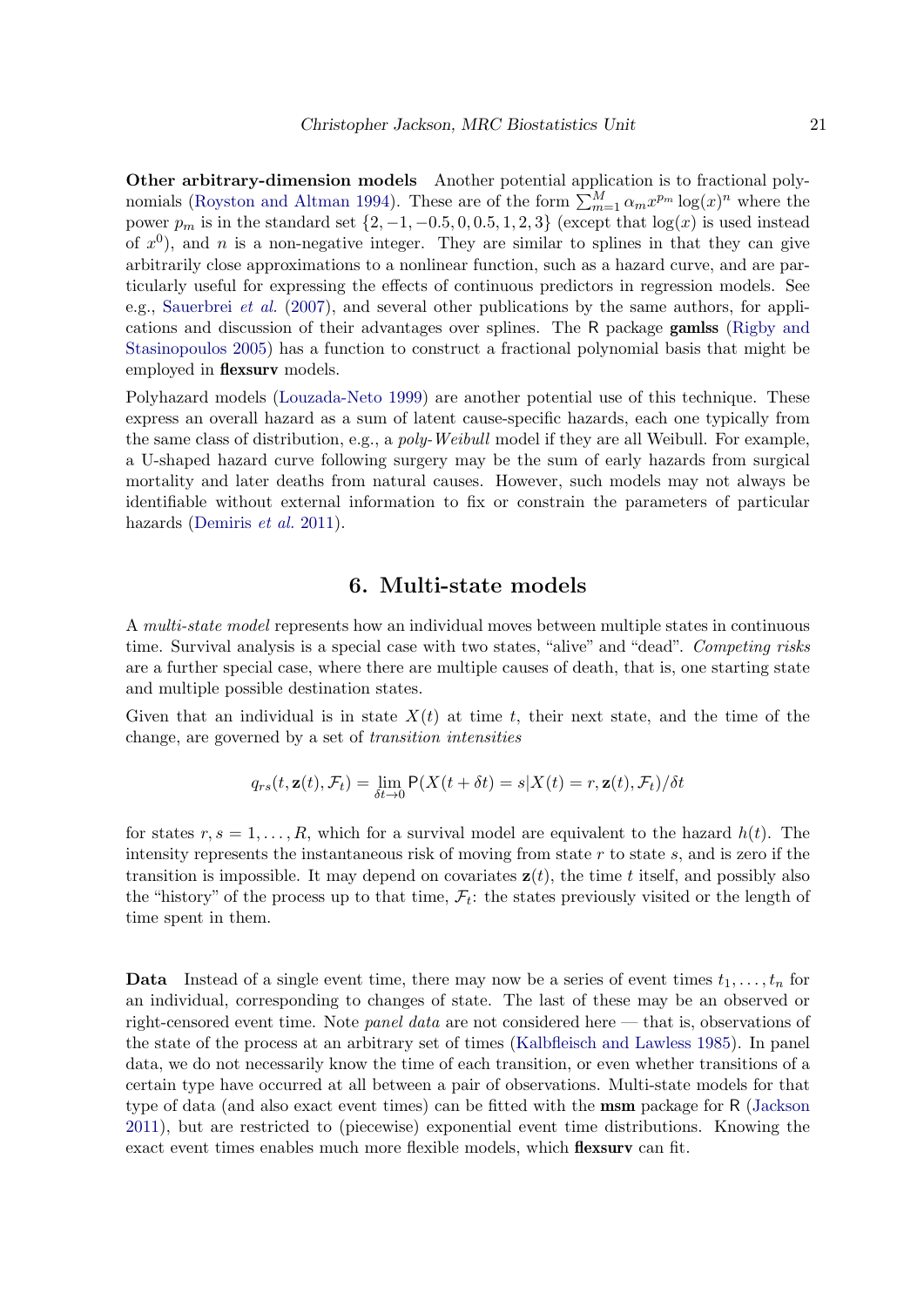Alternative time scales In semi-Markov ("clock-reset") models,  $q_{rs}(t)$  is defined as a function of the time t since entry into the current state. Any software to fit survival models can also fit this kind of multi-state model, as the following sections will explain.

In an inhomogeneous Markov model,  $t$  represents the time since the beginning of the process (that is, a "clock-forward" scale is used), but the intensity  $q_{rs}(t)$  does not depend further on  $\mathcal{F}_t$ . Again, standard survival modelling software can be used, with the additional requirement that it can deal with left-truncation or counting process data, which survreg, for example, does not currently support.

These approaches are equivalent for competing risks models, since there is at most one transition for each individual, so that the time since the beginning of the process equals the time spent in the current state. Therefore no left-truncation is necessary.

Note also that in a clock-reset model, the time since the beginning of the process may enter the model as a covariate. Likewise, in a clock-forward model, the time spent in the current state may enter as a covariate, in which case the model is no longer Markov.

Example For illustration, consider a simple three-state example, previously studied by Heng [et al.](#page-30-9) [\(1998\)](#page-30-9). Recipients of lung transplants are are risk of bronchiolitis obliterans syndrome (BOS). This was defined as a decrease in lung function to below 80% of a baseline value defined in the six months following transplant. A three-state "illness-death" model represents the risk of developing BOS, the risk of dying before developing BOS, and the risk of death after BOS. BOS is assumed to be irreversible, so there are only three allowed transitions (Figure [4\)](#page-21-0), each with an intensity function  $q_{rs}(t)$ .



<span id="page-21-0"></span>Figure 4: Three-state multi-state model for bronchiolitis obliterans syndrome (BOS).

#### 6.1. Representing multi-state data as survival data

[Andersen and Keiding](#page-29-6) [\(2002\)](#page-29-6) and [Putter](#page-31-15) *et al.* [\(2007\)](#page-31-15) explain how to implement multi-state models by manipulating the data into a suitable form for survival modelling software  $-$  an overview is given here. For each permitted  $r \rightarrow s$  transition in the multi-state model, there is a corresponding "survival" (time-to-event) model, with hazard rates defined by  $q_{rs}(t)$ . For a patient who enters state r at time  $t_j$ , their next event at  $t_{j+1}$  is defined by the model structure to be one of a set of competing events  $s_1, \ldots, s_{n_r}$ . This implies there are  $n_r$  corresponding survival models for this state r, and  $\sum_r n_r$  models over all states r. In the BOS example, there are  $n_1 = 2$ ,  $n_2 = 1$  and  $n_3 = 0$  possible transitions from states 1, 2 and 3 respectively.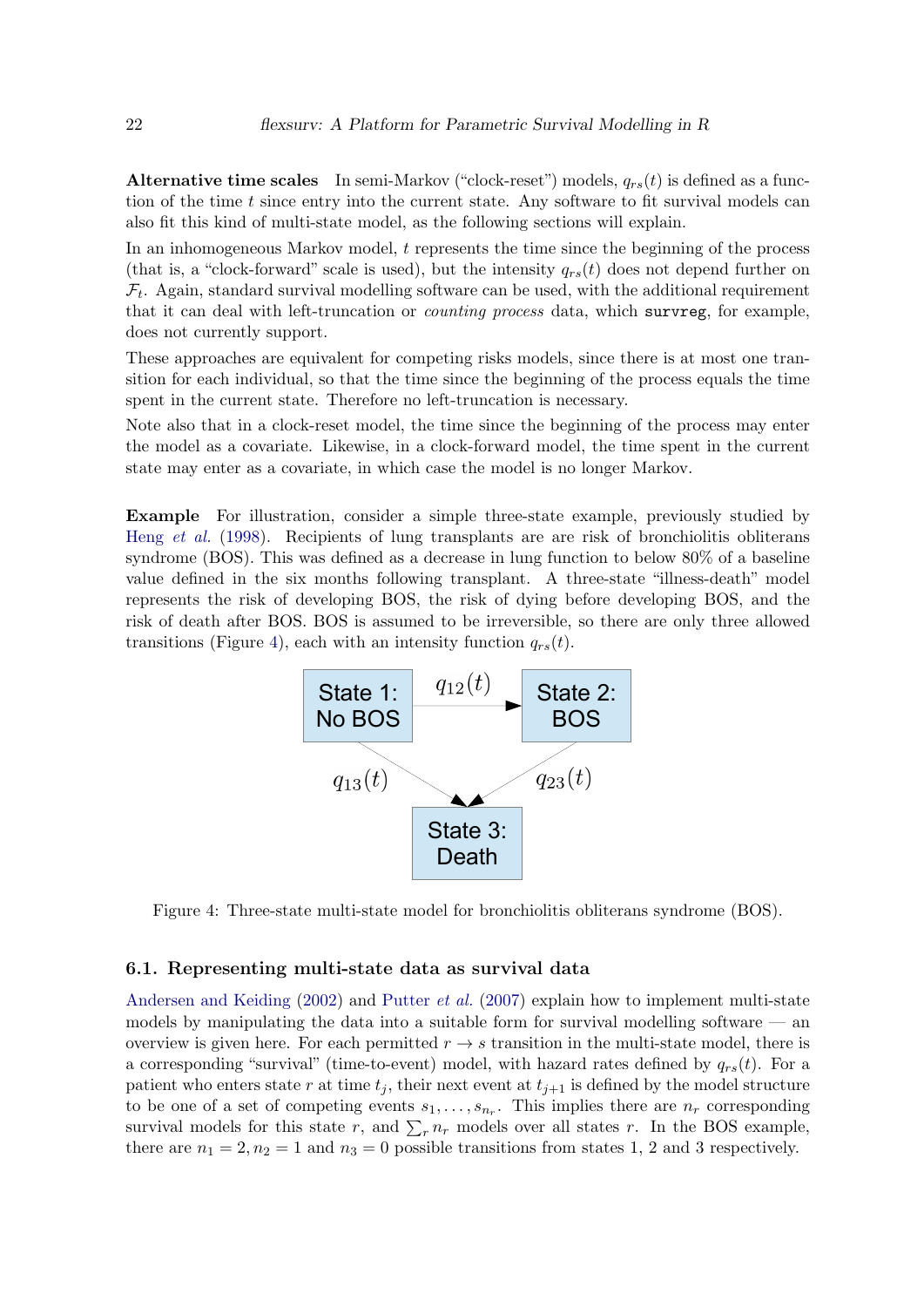The data to inform the  $n_r$  models from state r consists firstly of an indicator for whether the transition to the corresponding state  $s_1, \ldots, s_{n_r}$  is observed or censored at  $t_{j+1}$ . If the individual moves to state  $s_k$ , the transitions to all other states in this set are censored at this time. This indicator is coupled with:

- (for a semi-Markov model) the time elapsed  $dt_j = t_{j+1} t_j$  from state r entry to state s entry. The "survival" model for the  $r \to s$  transition is fitted to this time.
- (for an inhomogeneous Markov model) the start and stop time  $(t_j, t_{j+1})$ , as in §[3.1.](#page-4-0) The  $r \rightarrow s$  model is fitted to the right-censored time  $t_{j+1}$  from the start of the process, but is conditional on not experiencing the  $r \rightarrow s$  transition until after the state r entry time. In other words, the  $r \rightarrow s$  transition model is *left-truncated* at the state r entry time.

In this form, the outcomes of two patients in the BOS data are

R> bosms3[18:22, ]

An object of class 'msdata'

Data:

|      |  | id from to Tstart Tstop years status trans |  |                |               |
|------|--|--------------------------------------------|--|----------------|---------------|
| 18 7 |  | 1 2 0.0000000 0.1697467 0.1697467          |  | $\mathbf{1}$   | -1            |
| 19 7 |  | 1 3 0.0000000 0.1697467 0.1697467          |  | $\Omega$       | 2             |
| 20 7 |  | 2 3 0.1697467 0.6297057 0.4599589          |  | $\overline{1}$ | $\mathcal{B}$ |
| 21 8 |  | 1 2 0.0000000 8.1615332 8.1615332          |  | $\cap$         | 1             |
| 22 8 |  | 1 3 0.0000000 8.1615332 8.1615332          |  | 1.             | 2             |

Each row represents an observed (status = 1) or censored (status = 0) transition time for one of three time-to-event models indicated by the categorical variable trans (defined as a factor). Times are expressed in years, with the baseline time 0 representing six months after transplant. Values of trans of 1, 2, 3 correspond to no BOS $\rightarrow$ BOS, no BOS $\rightarrow$ death and BOS $\rightarrow$ death respectively. The first row indicates that the patient (id 7) moved from state 1 (no BOS) to state 2 (BOS) at 0.17 years, but (second row) this is also interpreted as a censored time of moving from state 1 to state 3, potential death before BOS onset. This patient then died, given by the third row with status 1 for trans 3. Patient 8 died before BOS onset, therefore at 8.2 years their potential BOS onset is censored (fourth row), but their death before BOS is observed (fifth row).

The **mstate** R package [\(de Wreede](#page-30-10) *et al.* [2010,](#page-30-10) [2011\)](#page-30-0) has a utility **msprep** to produce data of this form from "wide-format" datasets where rows represent individuals, and times of different events appear in different columns. msm has a similar utility msm2Surv for producing the required form given longitudinal data where rows represent state observations.

#### 6.2. Multi-state model likelihood

After forming survival data as described above, a multi-state model can be fitted by max-imising the standard survival model likelihood [\(2\)](#page-2-3),  $l(\theta|\mathbf{x}) = \prod_i l_i(\theta|x_i)$ , where **x** is the data, and  $i$  now indexes multiple observations for multiple individuals. This can also be written as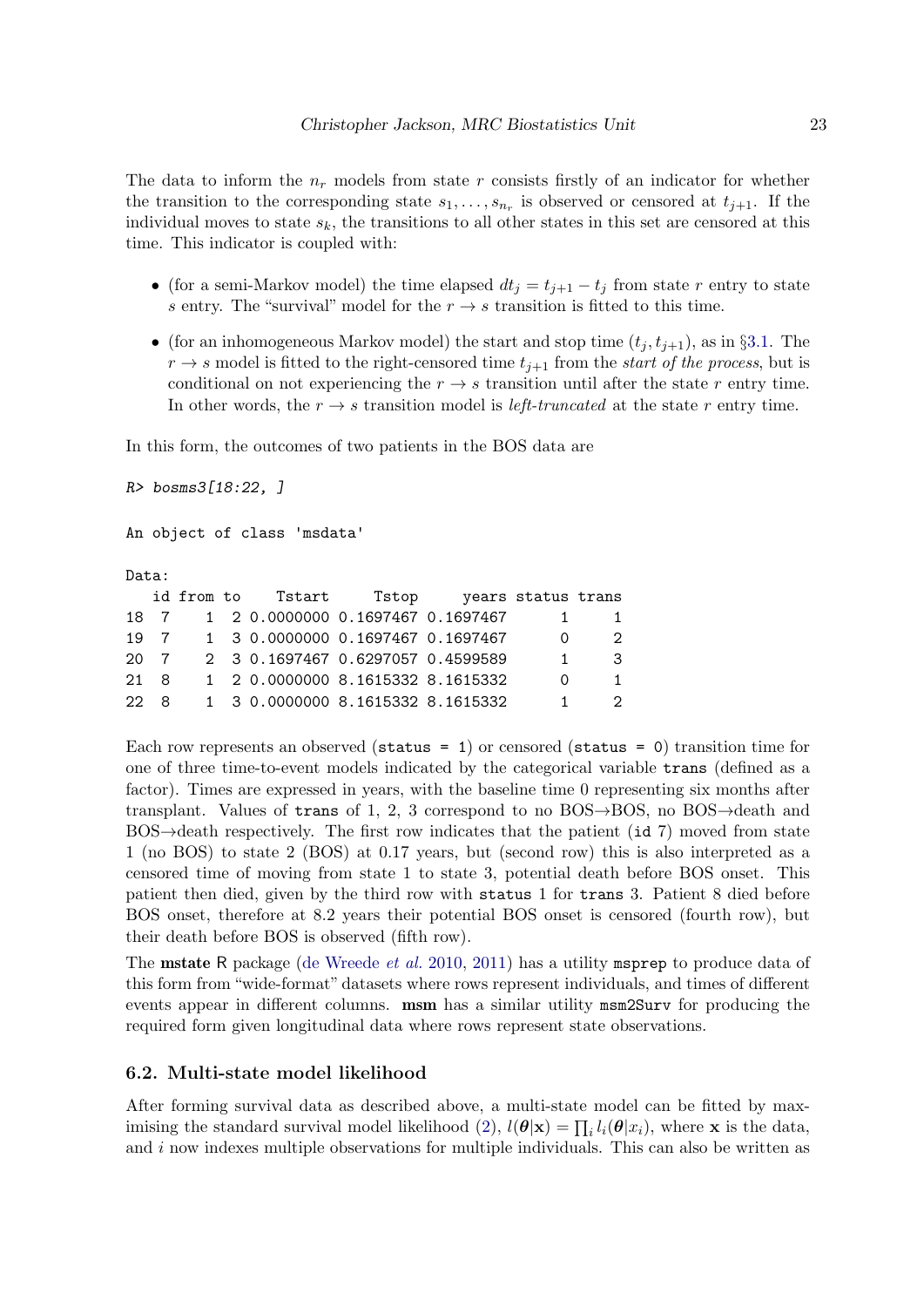a product over the  $K = \sum_r n_r$  transitions k, and the  $m_k$  observations j pertaining to the kth transition. The transition type will typically enter this model as a categorical covariate see the examples in the next section.

<span id="page-23-0"></span>
$$
l(\boldsymbol{\theta}|\mathbf{x}) = \prod_{k=1}^{K} \prod_{j=1}^{m_k} l_{jk}(\boldsymbol{\theta}|\mathbf{x}_{jk})
$$
\n(5)

Therefore if the parameter vector  $\boldsymbol{\theta}$  can be partitioned as  $(\boldsymbol{\theta}_1 | \dots | \boldsymbol{\theta}_K)$ , independent components for each transition  $k$ , the likelihood becomes the product of  $K$  independent transitionspecific likelihoods [\(Andersen and Keiding](#page-29-6) [2002\)](#page-29-6). The full multi-state model can then be fitted by maximising each of these independently, using  $K$  separate calls to a survival modelling function such as flexsurvreg. This can give vast computational savings over maximising the joint likelihood for  $\theta$  with a single fit. For example, Ieva *[et al.](#page-30-11)* [\(2015\)](#page-30-11) used **flexsurv** to fit a parametric multi-state model with 21 transitions and 84 parameters for over 30,000 observations, which was computationally impractical via the joint likelihood, whereas it only took about a minute to perform 21 transition-specific fits.

On the other hand, if any parameters are constrained between transitions (e.g. if hazards are proportional between transitions, or the effects of covariates on different transitions are the same) then it is necessary to maximise the joint likelihood [\(5\)](#page-23-0) with a single call.

#### 6.3. Fitting parametric multi-state models

**Joint likelihood** Three multi-state models are fitted to the BOS data using flexsurvreg, firstly using a single likelihood maximisation for each model. The first two use the "clock-reset" time scale. crexp is a simple time-homogeneous Markov model where all transition intensities are constant through time, so that the clock-forward and clock-reset scales are identical. The time to the next event is exponentially-distributed, but with a different rate  $q_{rs}$  for each transition type trans. crwei is a semi-Markov model where the times to BOS onset, death without BOS and the time from BOS onset to death all have Weibull distributions, with a different shape and scale for each transition type.  $\epsilon$  fwei is a clock-forward, inhomogeneous Markov version of the Weibull model: the  $1\rightarrow 2$  and  $1\rightarrow 3$  transition models are the same, but the third has a different interpretation, now the time from baseline to death with BOS has a Weibull distribution.

```
R> crexp \leq flexsurvreg(Surv(years, status) \sim trans, data = bosms3,
+ dist = "exp")
R> crwei <- flexsurvreg(Surv(years, status) ~ trans + shape(trans),
                     data = bosms3, dist = "weibull")R> cfwei \le flexsurvreg(Surv(Tstart, Tstop, status) \tilde{ } trans + shape(trans),
+ data = bosms3, dist = "weibull")
```
Semi-parametric equivalents The equivalent Cox models are also fitted using coxph from the survival package. These specify a different baseline hazard for each transition type through a function strata in the formula, so since there are no other covariates, they are essentially non-parametric. Note that the strata function is not currently understood by flexsurvreg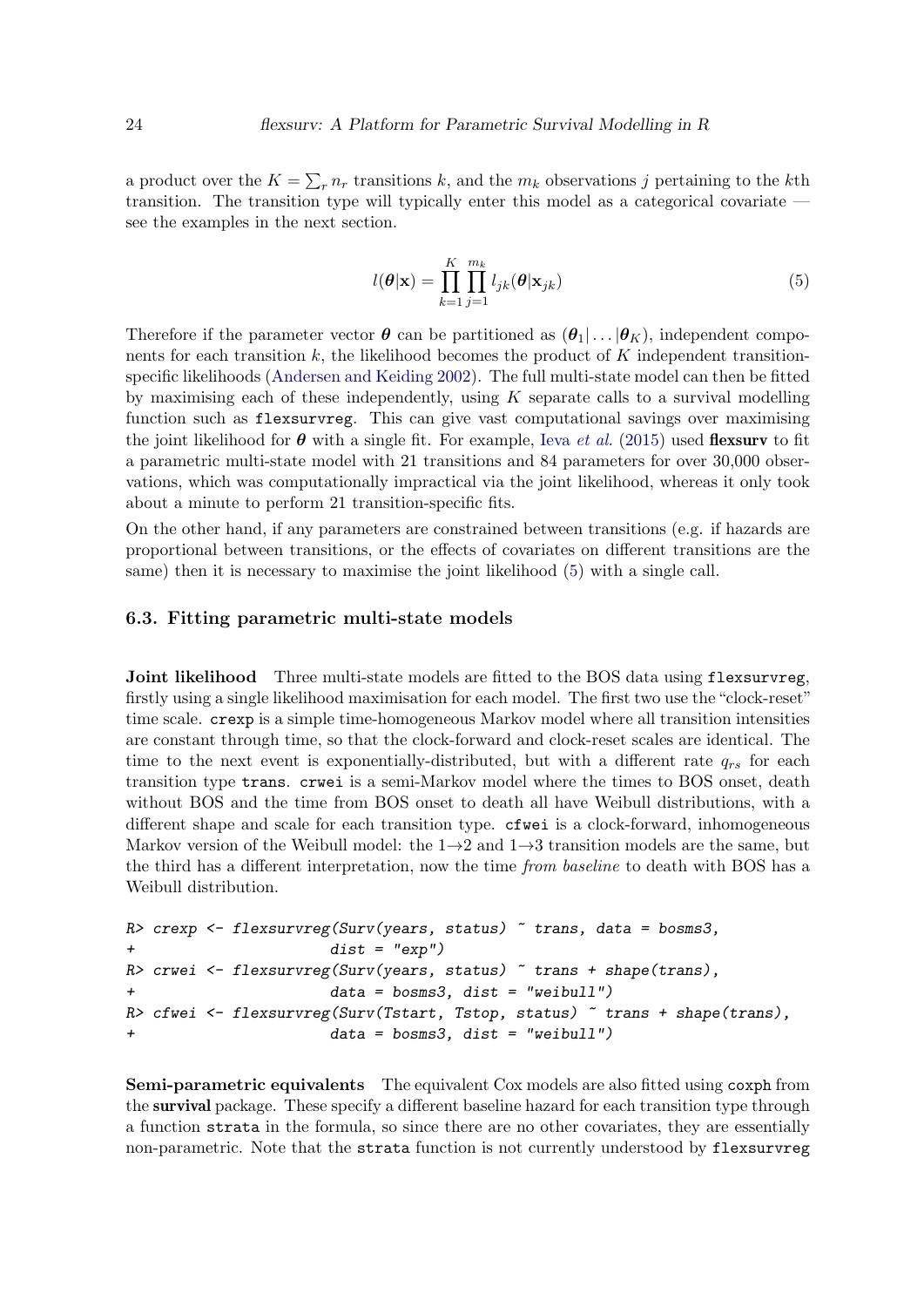— the user must say explicitly what parameters, if any, vary with the transition type, as in crwei.

```
R> crcox <- coxph(Surv(years, status) \tilde{ } strata(trans), data = bosms3)
R> cfcox <- coxph(Surv(Tstart, Tstop, status) ~ strata(trans), data = bosms3)
```
In all cases, if there were other covariates, they could simply be included in the model formula. Typically, covariate effects will vary with the transition type, so that an interaction term with **trans** would be included. Some post-processing might then be needed to combine the main covariate effects and interaction terms into an easily-interpretable quantity (such as the hazard ratio for the  $r, s$  transition). Alternatively, **mstate** has a utility expand.covs to expand a single covariate in the data into a set of transition-specific covariates, to aid interpretation (see [de Wreede](#page-30-0) et al. [2011\)](#page-30-0).

Transition-specific models In this small example, the joint likelihood can be maximised easily with a single function call, but for larger models and datasets, this may be unfeasible. A more computationally-efficient approach is to fit a list of transition-specific models, as follows.

```
R> crwei.list <- vector(3, mode="list")
R> for (i in 1:3)+ crwei.list[[i]] <- flexsurvreg(Surv(years, status) ~ 1,
+ subset=(trans==i), data = bosms3,
+ dist = "weibull")
```
This list of flexsurvreg objects can be supplied as the first argument to the output and prediction functions described in the subsequent sections, instead of a single flexsurvreg object. However, this approach is not possible if there are constraints in the parameters across transitions, such as common covariate effects.

Any parametric distribution can be employed in a multi-state model, just as for standard survival models, with flexsurvreg. Spline models may also be fitted with flexsurvspline, and if hazards are assumed proportional, they are expected to give similar results to the Cox model. A restriction (currently even when fitting a list of models) is that all transition-specific models must be from the same parametric family. Though to enable a mixture of simpler and more complex models, we could choose a very flexible family, such as the generalized gamma or a spline, and use the fixedpars argument to flexsurvreg to fix parameters for certain transitions at values for which the flexible family collapses to a simpler one (e.g., §[3.2,](#page-5-1) Table [2\)](#page-14-0).

### 6.4. Obtaining cumulative transition-specific hazards

Multi-state models are often characterised by their cumulative  $r \rightarrow s$  transition-specific hazard functions  $H_{rs}(t) = \int_0^t q_{rs}(u)du$ . For semi-parametric multi-state models fitted with coxph, the function msfit in mstate [\(de Wreede](#page-30-10) et al. [2010,](#page-30-10) [2011\)](#page-30-0) provides piecewise-constant estimates and covariances for  $H_{rs}(t)$ . For the Cox models for the BOS data,

```
R> require("mstate")
```
Loading required package: mstate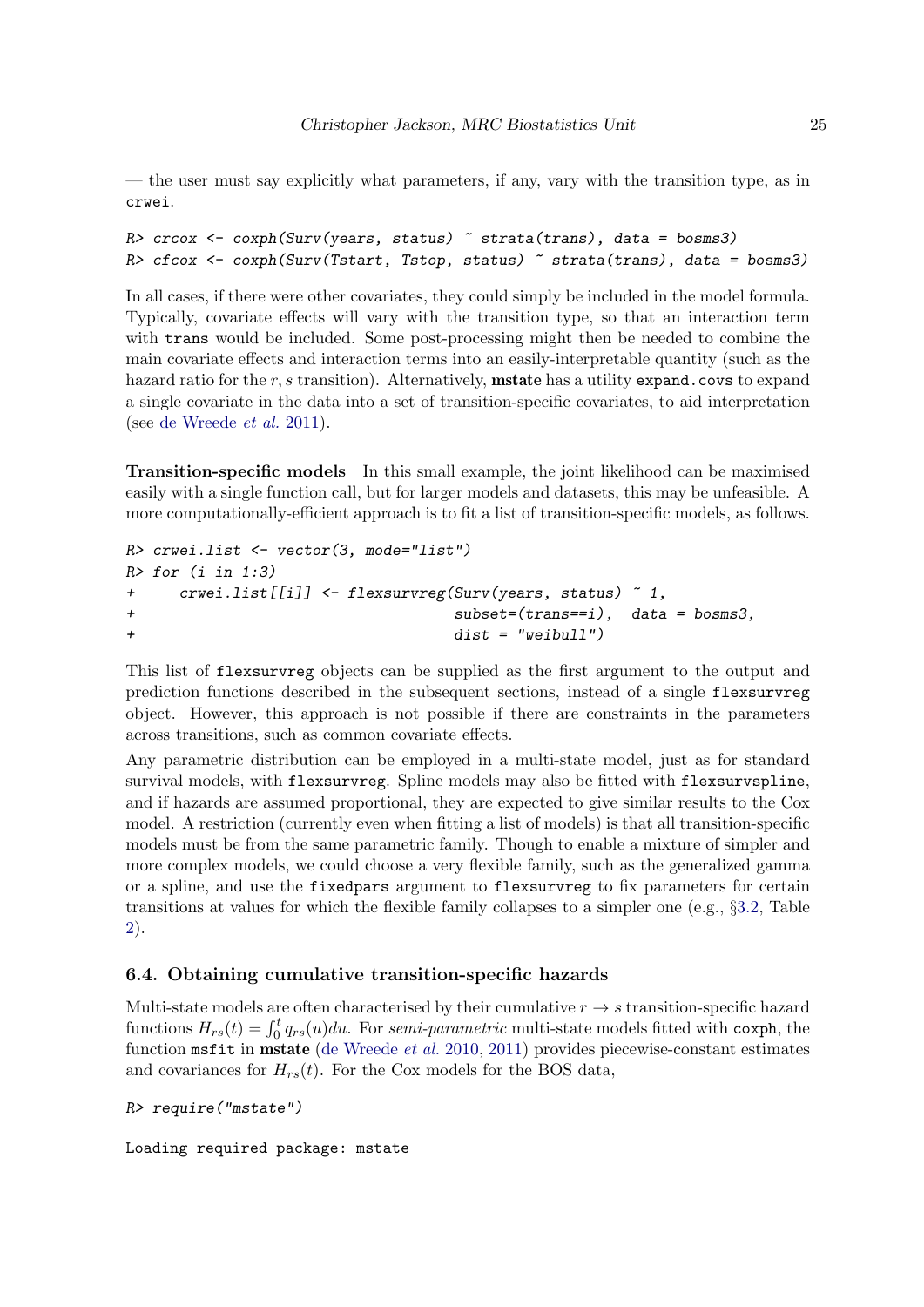```
R tmat \leq rbind(c(NA, 1, 2), c(NA, NA, 3), c(NA, NA, NA))
R> mrcox <- msfit(crcox, trans = tmat)
R> mfcox \leq msfit(cfcox, trans = tmat)
```
that describes the transition structure, as a matrix of integers whose r, s entry is i if the ith transition type is r, s, and has NAs on the diagonal and where the r, s transition is disallowed.

flexsurv provides an analogous function msfit.flexsurvreg to produce cumulative hazards from fully-parametric multi-state models in the same format. This is a short wrapper around summary.flexsurvreg(..., type = "cumhaz"), previously mentioned in §[3.4.](#page-6-0) The difference from **mstate**'s method is that hazard estimates can be produced for any grid of times  $t$ , at any level of detail and even beyond the range of the data, since the model is fully parametric. The argument newdata can be used in the same way to specify a desired covariate category, though in this example there are no covariates in addition to the transition type. The name of the (factor) covariate indicating the transition type can also be supplied through the tvar argument, in this case it is the default, "trans".

```
R tgrid \leq seq(0, 14, by = 0.1)
R> mrwei <- msfit.flexsurvreg(crwei, t = \text{tgrid}, trans = tmat)
R> mrexp <- msfit.flexsurvreg(crexp, t = tgrid, trans = tmat)
R> mfwei <- msfit.flexsurvreg(cfwei, t = \text{tgrid}, trans = tmat)
```
These can be plotted (Figure [5\)](#page-26-0) to show the fit of the parametric models compared to the non-parametric estimates. Both models appear to fit adequately, though give diverging extrapolations after around 6 years when the data become sparse. The Weibull clock-reset model has an improved AIC of 1091, compared to 1099 for the exponential model. For the  $2 \rightarrow 3$ transition, the clock-forward and clock-reset models give slightly different hazard trajectories.

#### 6.5. Prediction from parametric multi-state models

The *transition probabilities* of the multi-state model are the probabilities of occupying each state s at time  $t > t_0$ , given that the individual is in state r at time  $t_0$ .

$$
P(t_0, t) = P(X(t) = s | X(t_0) = r)
$$

Markov models For a time-inhomogeneous Markov model, these are related to the transition intensities via the Kolmogorov forward equation

$$
\frac{dP(t_0, t)}{dt} = P(t_0, t)Q(t)
$$

with initial condition  $P() = I$  [\(Cox and Miller](#page-29-7) [1965\)](#page-29-7). This can be solved numerically, as in [Titman](#page-32-6) [\(2011\)](#page-32-6). This is implemented in the function pmatrix.fs, using the deSolve package [\(Soetaert](#page-32-7) *et al.* [2010\)](#page-32-7). This returns the full transition probability matrix  $P(t_0, t)$  from time  $t_0 = 0$  to a time or set of times t specified in the call. Under the Weibull model, the probability of remaining alive and free of BOS is estimated at 0.3 at 5 years and 0.09 at 10 years:

```
R> pmatrix.fs(cfwei, t = c(5, 10), trans = tmat)
```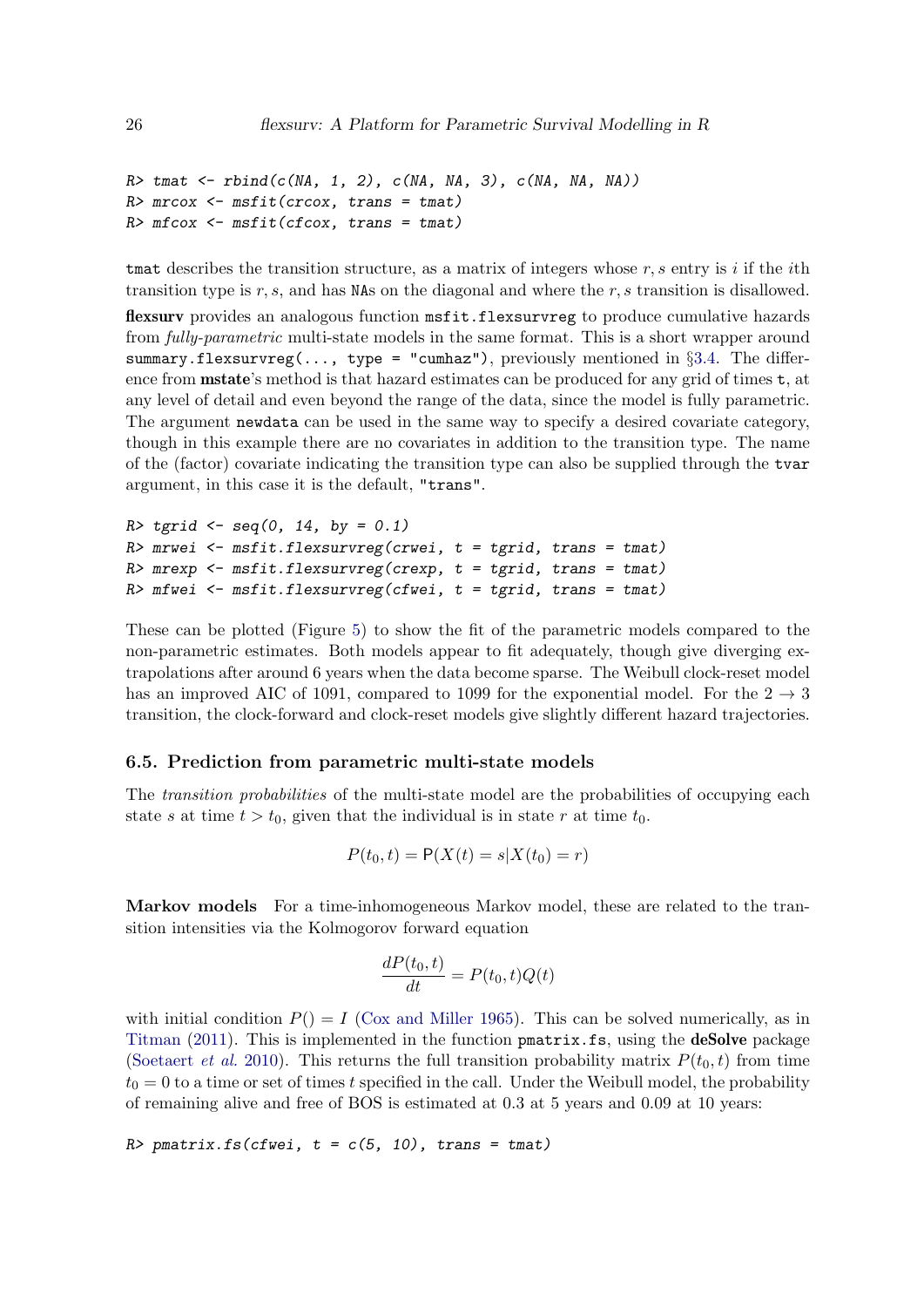

<span id="page-26-0"></span>Figure 5: Cumulative hazards for three transitions in the BOS multi-state model (clockreset), under non-parametric, exponential and Weibull models. For the  $2 \rightarrow 3$  transition, an alternative clock-forward scale is shown for the non-parametric and Weibull models.

\$`5`

 $[,1]$   $[,2]$   $[,3]$ [1,] 0.3042166 0.2521698 0.4436136 [2,] 0.0000000 0.2804130 0.7195870 [3,] 0.0000000 0.0000000 1.0000000  $$^{\text{-}}10^{\text{-}}$  $[$ ,1]  $[$ ,2]  $[$ ,3] [1,] 0.09116592 0.12048155 0.7883525 [2,] 0.00000000 0.06903971 0.9309603 [3,] 0.00000000 0.00000000 1.0000000

Confidence intervals can be obtained by simulation from the asymptotic distribution of the maximum likelihood estimates — see help(pmatrix.fs) for full details. A similar function totlos.fs is provided to estimate the expected total amount of time spent in state s up to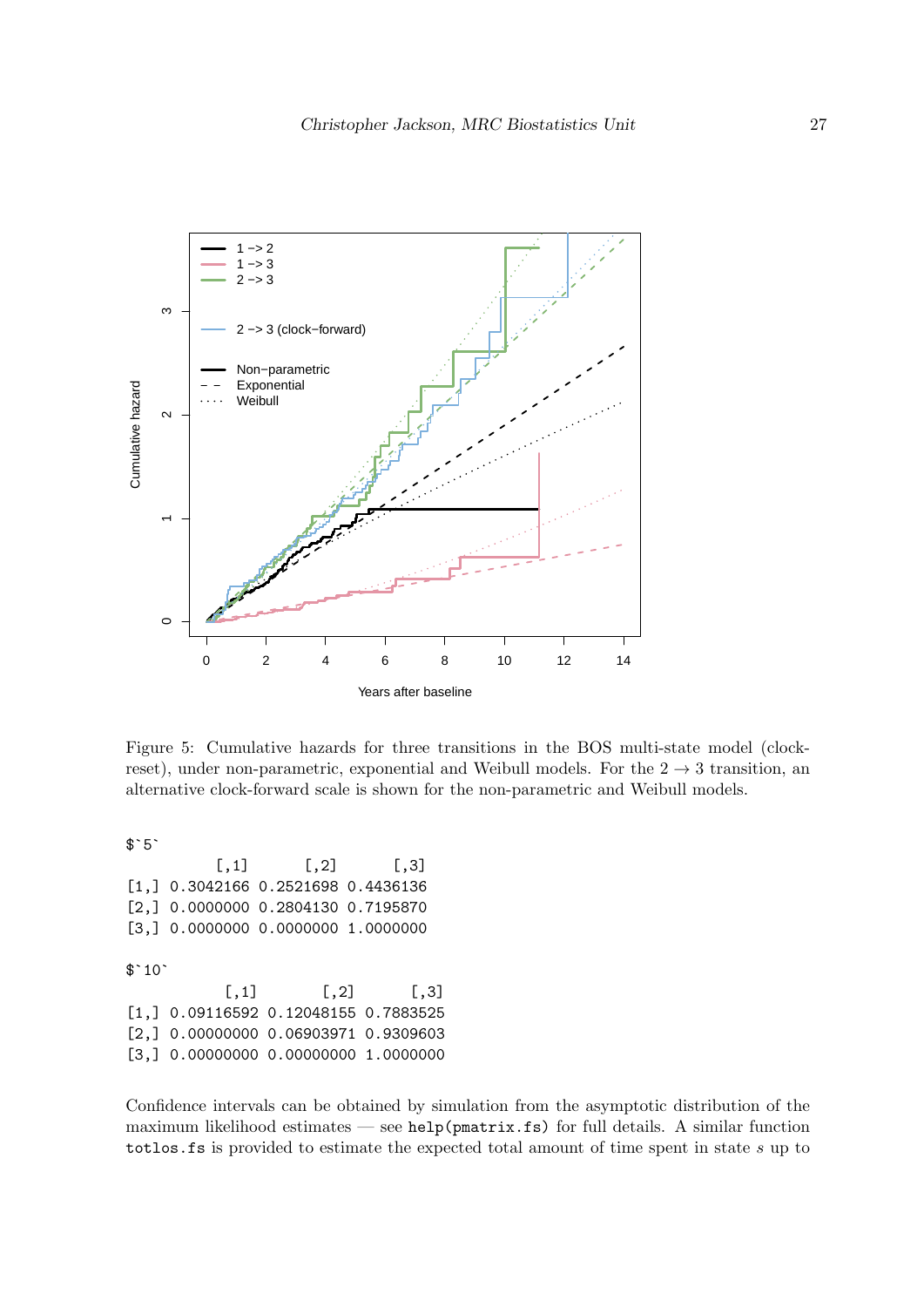time t for a process that starts in state r, defined as  $\int_{u=0}^{t} P(0, u)_{rs} du$ .

Semi-Markov models For semi-Markov models, the Kolmogorov equation does not apply, since the transition intensity matrix  $Q(t)$  is no longer a deterministic function of t, but depends on when the transitions occur between time  $t_0$  and t. Predictions can then be made by simulation. The function sim.fmsm simulates trajectories from parametric semi-Markov models by repeatedly generating the time to the next transition until the individual reaches an absorbing state or a specified censoring time. This requires the presence of a function to generate random numbers from the underlying parametric distribution — and is fast for built-in distributions which use vectorised functions such as rweibull.

pmatrix.simfs calculates the transition probability matrix by using sim.fmsm to simulate state histories for a large number of individuals, by default 100000. Simulation-based confidence-intervals are also available in pmatrix.simfs, at an extra computational cost, and the expected total length of stay in each state is available from totlos.simfs.

```
R> pmatrix.simfs(crwei, trans = tmat, t = 5)
R> pmatrix.simfs(crwei, trans = tmat, t = 10)
```
Prediction via mstate Alternatively, predictions can be made by supplying the cumulative transition-specific hazards, calculated with msfit.flexsurvreg, to functions in the mstate package.

For Markov models, the solution to the Kolmogorov equation (e.g., [Aalen](#page-29-0) *et al.* [2008\)](#page-29-0) is given by a product integral, which can be approximated as

$$
P(t_0, t) = \prod_{i=0}^{m-1} \{I + Q(t_i)dt\}
$$

where a fine grid of times  $t_0, t_1, \ldots, t_m = t$  is chosen to span the prediction interval, and  $Q(t_i)dt$  is the increment in the cumulative hazard matrix between times  $t_i$  and  $t_{i+1}$ . Q may also depend on other covariates, as long as these are known in advance. In mstate, these can be calculated with the probtrans function, applied to the cumulative hazards returned by msfit. For Cox models, the time grid is naturally defined by the observed survival times, giving the Aalen-Johansen estimator [\(Andersen](#page-29-8) et al. [1993\)](#page-29-8). Here, the probability of remaining alive and free of BOS is estimated at 0.27 at 5 years and 0.17 at 10 years.

```
R> ptc <- probtrans(mfcox, predt = 0, direction = "forward")[[1]]
R> round(ptc[c(165, 193),], 3)
```
time pstate1 pstate2 pstate3 se1 se2 se3 165 4.999 0.273 0.294 0.433 0.037 0.039 0.040 193 9.873 0.174 0.040 0.786 0.040 0.022 0.045

For parametric models, using a similar discrete-time approximation was suggested by [Cook](#page-29-9) [and Lawless](#page-29-9) [\(2014\)](#page-29-9). This is achieved by passing the object returned by msfit.flexsurvreg to probtrans in mstate. It can be made arbitrarily accurate by choosing a finer resolution for the grid of times when calling msfit.flexsurvreg.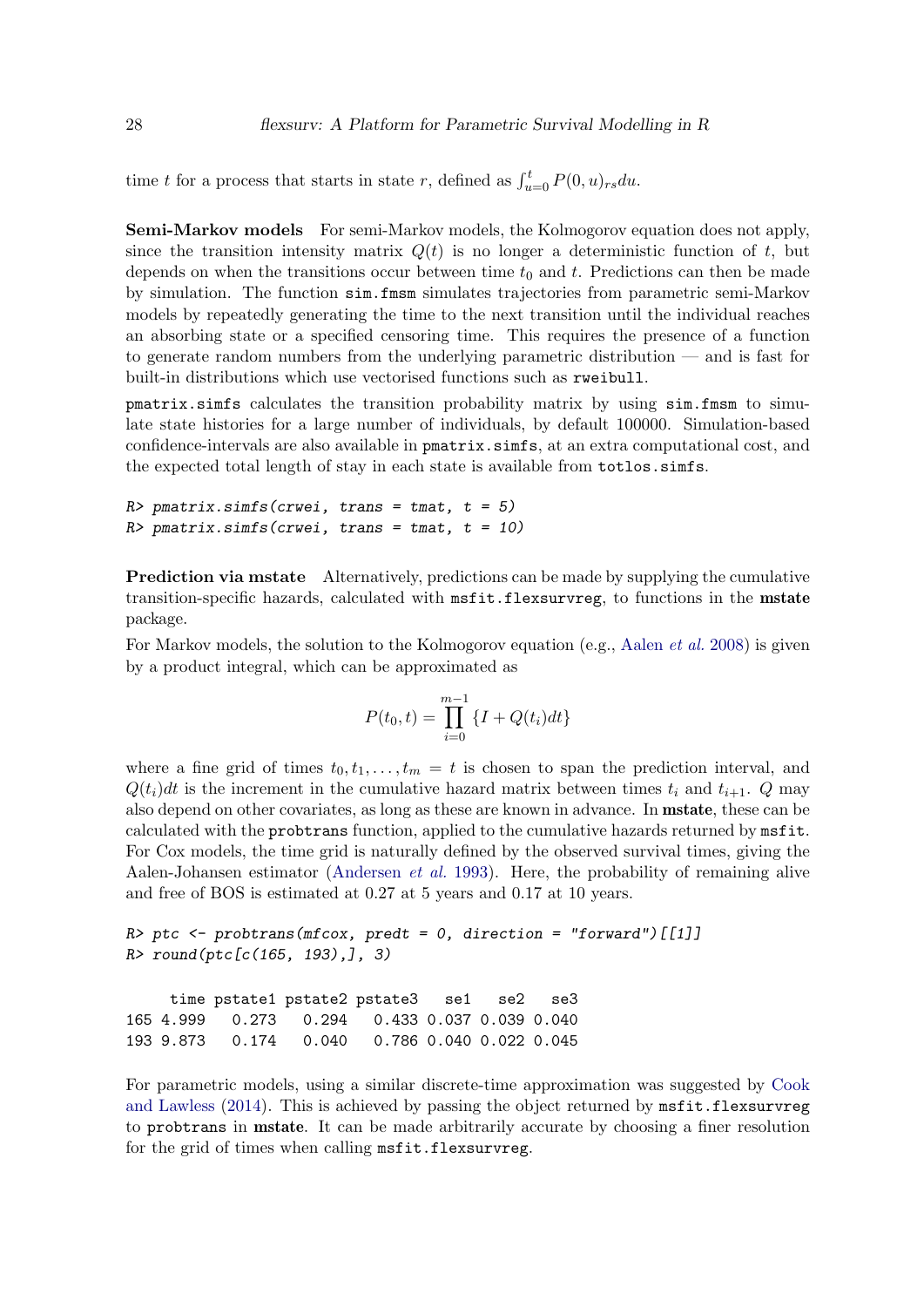```
R ptw \leftarrow probtrans(mfwei, predt = 0, direction = "forward")[[1]]
R> round(ptw[ptw$time %in% c(5, 10),], 3)
```
time pstate1 pstate2 pstate3 se1 se2 se3 51 5 0.300 0.254 0.446 0.035 0.036 0.039 101 10 0.089 0.119 0.792 0.028 0.034 0.042

pstate1–pstate3 are close to the first rows of the matrices returned by pmatrix.fs. The discrepancy from the Cox model is more marked at 10 years when the data are more sparse (Figure [5\)](#page-26-0). A finer time grid would be required to achieve a similar level of accuracy to pmatrix.fs for the point estimates, at the cost of a slower run time than pmatrix.fs. However, an advantage of probtrans is that standard errors are available more cheaply.

For semi-Markov models, mstate provides the function mssample to produce both simulated trajectories and transition probability matrices from semi-Markov models, given the esti-mated piecewise-constant cumulative hazards [\(Fiocco](#page-30-12) *et al.* [2008\)](#page-30-12), produced by  $msfit$  or msfit.flexsurvreg, though this is generally less efficient than pmatrix.simfs. In this example, 1000 samples from mssample give estimates of transition probabilities that are accurate to within around 0.02. However with pmatrix.simfs, greater precision is achieved by simulating 100 times as many trajectories in a shorter time.

```
R> mssample(mrcox$Haz, trans = tmat, clock = "reset", M = 1000,
+ t \vee c = c(5, 10)R> mssample(mrwei$Haz, trans = tmat, clock = "reset", M = 1000,
+ tvec = c(5, 10)
```
# 7. Potential extensions

<span id="page-28-0"></span>More tools and documentation for multi-state modelling would be a useful addition to **flexsury**. The msm package currently has a more accessible interface for fitting and summarising multistate models, but it was designed mainly for panel data rather than event time data, and therefore the event time distributions it fits are relatively inflexible.

Models where multiple survival times are assumed to be correlated within groups, sometimes called (shared) frailty models [\(Hougaard](#page-30-13) [1995\)](#page-30-13), would also be a useful development. See, e.g., [Crowther](#page-30-14) et al. [\(2014\)](#page-30-14) for a recent application based on parametric models. These might be implemented by exploiting tractability for specific distributions, such as gamma frailties, or by adjusting standard errors to account for clustering, as implemented in survreg. More complex random effects models would require numerical integration, for example, [Crowther](#page-30-14) [et al.](#page-30-14) [\(2014\)](#page-30-14) provide Stata software based on Gauss-Hermite quadrature. Alternatively, a probabilistic modelling language such as Stan (Stan [Development Team](#page-31-16) [2014\)](#page-31-16) or BUGS [\(Lunn](#page-31-17) [et al.](#page-31-17) [2012\)](#page-31-17) would be naturally suited to complex extensions such as random effects on multiple parameters or multiple hierarchical levels.

flexsurv is intended as a platform for parametric survival modelling. Extensions of the software to deal with different models may be written by users themselves, through the facilities described in §[4](#page-10-0) and §[5.2.](#page-17-1) These might then be included in the package as built-in distributions, or at least demonstrated in the package's other vignette flexsurv-examples. Each new class of models would ideally come with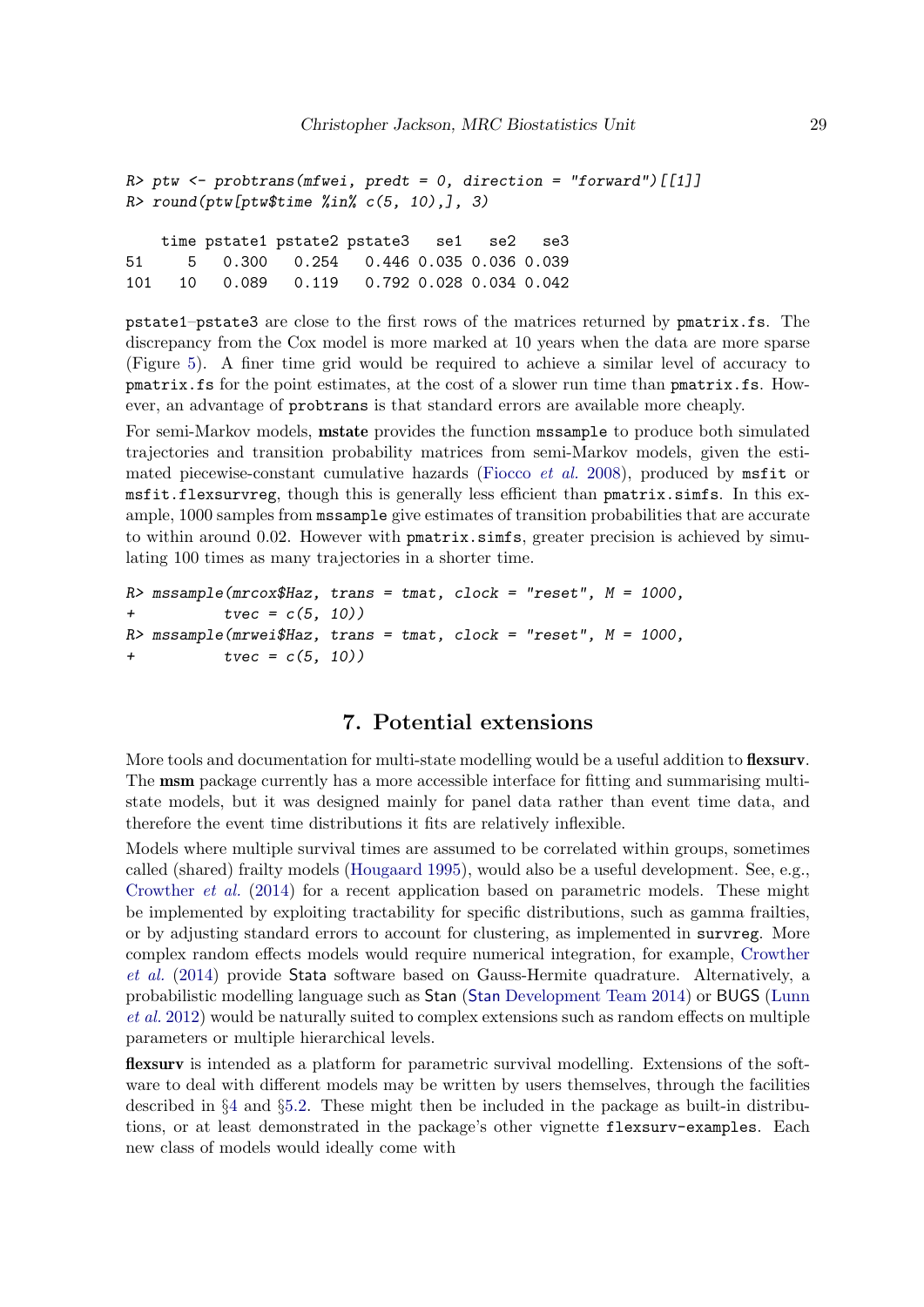- guidance on what situations the model is useful for, e.g., what shape of hazards it can represent
- some intuitive interpretation of the model parameters, their plausible values in typical situations, and potential identifiability problems. This would also help with choosing initial values for numerical maximum likelihood estimation, ideally through an inits function in the custom distribution list (§[4\)](#page-10-0).

flexsurv is available from <http://CRAN.R-project.org/package=flexsurv>. Development versions are available on <https://github.com/chjackson/flexsurv-dev>, and contributions are welcome.

# Acknowledgements

Thanks to Milan Bouchet-Valat for help with implementing covariates on ancillary parameters, Andrea Manca for motivating the development of the package, the reviewers of the paper, and all users who have reported bugs and given suggestions.

# References

- <span id="page-29-0"></span>Aalen O, Borgan O, Gjessing H (2008). Survival and Event History Analysis: A Process Point of View. Springer-Verlag.
- <span id="page-29-8"></span>Andersen PK, Borgan O, Gill RD, Keiding N (1993). Statistical Models Based On Counting Processes. Springer-Verlag.
- <span id="page-29-6"></span>Andersen PK, Keiding N (2002). "Multi-state models for event history analysis." Statistical Methods in Medical Research, 11(2), 91–115.
- <span id="page-29-1"></span>Benaglia T, Jackson CH, Sharples LD (2014). "Survival Extrapolation in the Presence of Cause Specific Hazards." Statistics in Medicine. In press.
- <span id="page-29-2"></span>Broström G (2014). *eha: Event History Analysis.* R package version 2.4-1, URL [http:](http://CRAN.R-project.org/package=eha) [//CRAN.R-project.org/package=eha](http://CRAN.R-project.org/package=eha).
- <span id="page-29-9"></span>Cook RJ, Lawless JF (2014). "Statistical Issues in Modeling Chronic Disease in Cohort Studies." Statistics in Biosciences, 6(1), 127–161.
- <span id="page-29-4"></span>Cox C (2008). "The Generalized F Distribution: An Umbrella for Parametric Survival Analysis." Statistics in Medicine, 27(21), 4301–4312.
- <span id="page-29-7"></span>Cox DR, Miller HD (1965). The Theory of Stochastic Processes. Chapman and Hall.
- <span id="page-29-3"></span>Crowther MJ, Lambert PC (2013). "stgenreg: A Stata Package for General Parametric Survival Analysis." Journal of Statistical Software, 53, 1–17.
- <span id="page-29-5"></span>Crowther MJ, Lambert PC (2014). "A General Framework for Parametric Survival Analysis." Statistics in Medicine. Early view, DOI: 10.1002/sim.6300.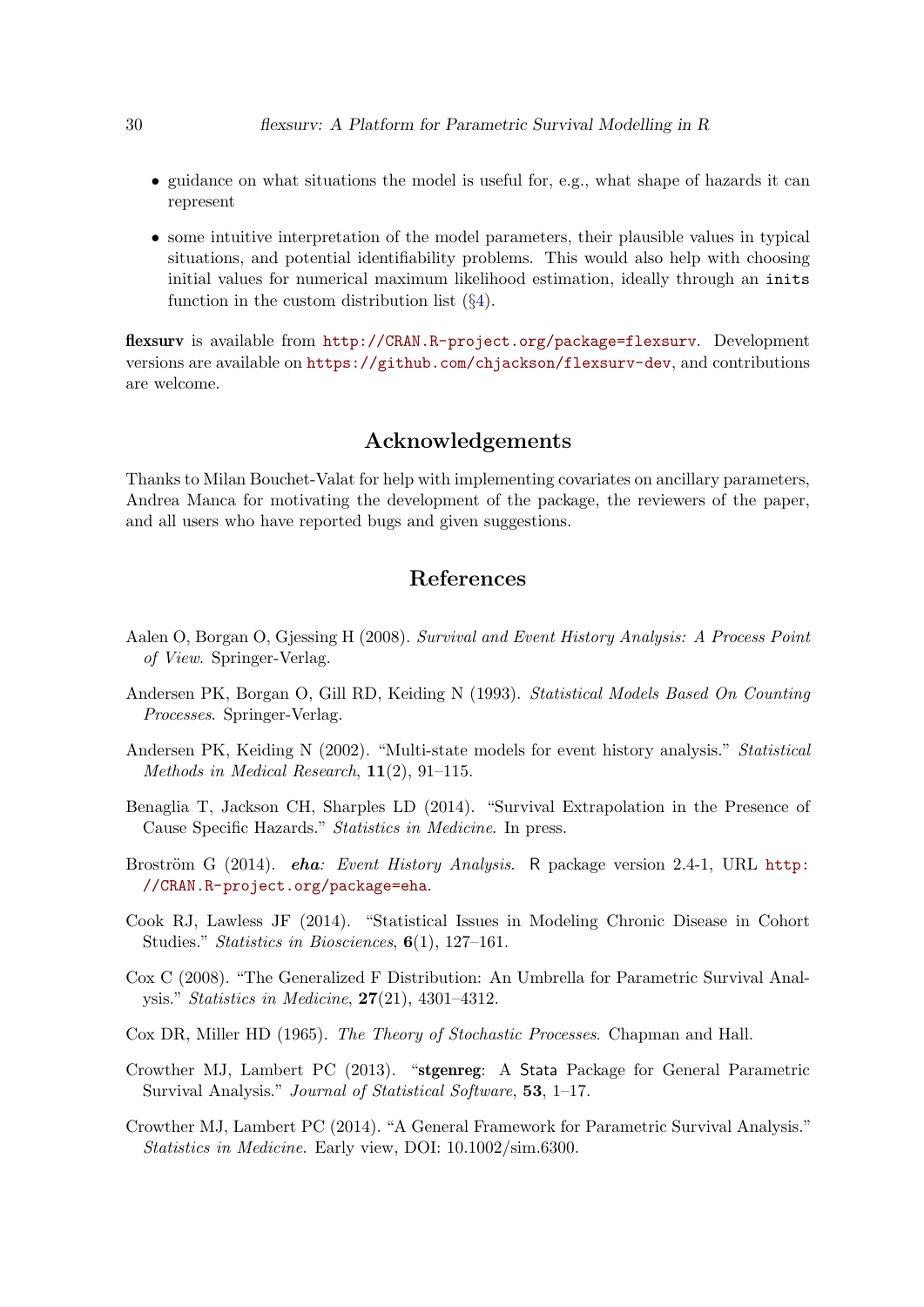- <span id="page-30-14"></span>Crowther MJ, Look MP, Riley RD (2014). "Multilevel Mixed Effects Parametric Survival Models Using Adaptive Gauss–Hermite Quadrature With Application to Recurrent Events and Individual Participant Data Meta-Analysis." Statistics In Medicine, 33(22), 3844–3858.
- <span id="page-30-10"></span>de Wreede L, Fiocco M, Putter H (2010). "The mstate Package for Estimation and Prediction in Non-and Semi-Parametric Multi-State and Competing Risks Models." Computer Methods and Programs in Biomedicine, 99(3), 261–274.
- <span id="page-30-0"></span>de Wreede LC, Fiocco M, Putter H (2011). "mstate: An R Package for the Analysis of Competing Risks and Multi-State Models." Journal of Statistical Software, 38, 1–30.
- <span id="page-30-6"></span>Demiris N, Lunn D, Sharples L (2011). "Survival Extrapolation Using the Poly-Weibull Model." Statistical Methods in Medical Research. Early view, DOI: 10.1177/0962280211419645.
- <span id="page-30-12"></span>Fiocco M, Putter H, van Houwelingen HC (2008). "Reduced-rank Proportional Hazards Regression and Simulation-Based Prediction for Multi-State Models." Statistics in Medicine, 27(21), 4340–4358.
- <span id="page-30-9"></span>Heng D, Sharples L, McNeil K, Stewart S, Wreghitt T, Wallwork J (1998). "Bronchiolitis Obliterans Syndrome: Incidence, Natural History, Prognosis, and Risk Factors." The Journal of Heart and Lung Transplantation, 17(12), 1255–1263.
- <span id="page-30-5"></span>Hess K (2010). *muhaz: Hazard Function Estimation in Survival Analysis*. R package version 1.2.5, S original by K. Hess and R port by R. Gentleman, URL [http://CRAN.R-project.](http://CRAN.R-project.org/package=muhaz) [org/package=muhaz](http://CRAN.R-project.org/package=muhaz).
- <span id="page-30-4"></span>Hothorn T (2015). TH.data: TH's Data Archive. R package version 1.0-6, URL [http:](http://CRAN.R-project.org/package=TH.data) [//CRAN.R-project.org/package=TH.data](http://CRAN.R-project.org/package=TH.data).
- <span id="page-30-13"></span>Hougaard P (1995). "Frailty Models for Survival Data." Lifetime Data Analysis, 1(3), 255– 273.
- <span id="page-30-11"></span>Ieva F, Jackson CH, Sharples LD (2015). "Multi-State modelling of repeated hospitalisation and death in patients with Heart Failure: the use of large administrative databases in clinical epidemiology." Statistical Methods in Medical Research. Early view.
- <span id="page-30-1"></span>Jackson C (2016). "flexsurv: A Platform for Parametric Survival Modeling in R." Journal of Statistical Software,  $70(8)$ , 1-33. [doi:10.18637/jss.v070.i08](http://dx.doi.org/10.18637/jss.v070.i08).
- <span id="page-30-8"></span>Jackson CH (2011). "Multi-State Models for Panel Data: The msm Package for R." *Journal* of Statistical Software, 38(8).
- <span id="page-30-7"></span>Kalbfleisch J, Lawless J (1985). "The Analysis of Panel Data under a Markov Assumption." Journal of the American Statistical Association, 80(392), 863–871.
- <span id="page-30-3"></span>Lambert PC, Royston P (2009). "Further Development of Flexible Parametric Models for Survival Analysis." Stata Journal, 9(2), 265.
- <span id="page-30-2"></span>Latimer NR (2013). "Survival Analysis for Economic Evaluations Alongside Clinical Trials — Extrapolation with Patient-Level Data, Inconsistencies, Limitations, and a Practical Guide." Medical Decision Making, 33(6), 743–754.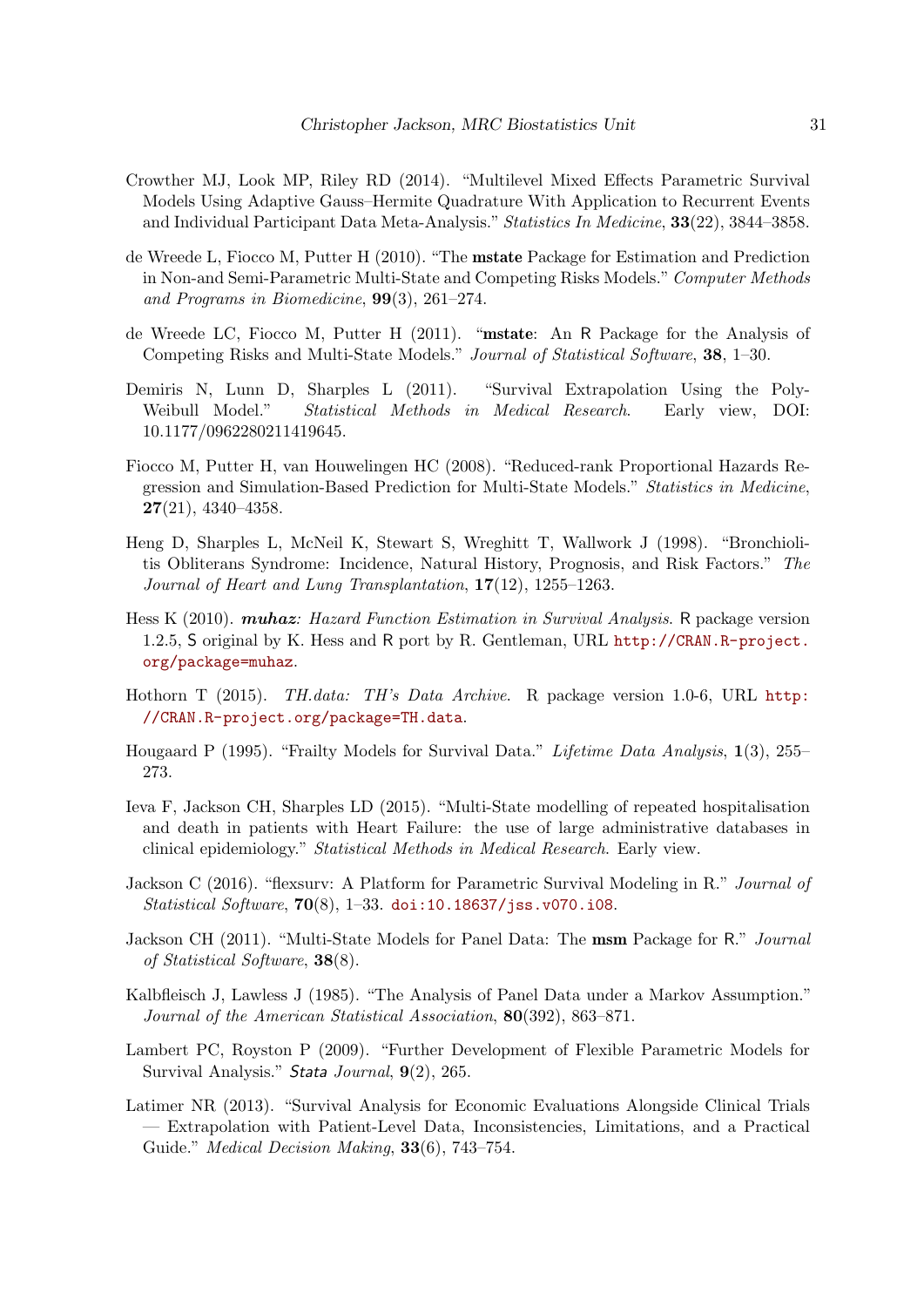<span id="page-31-14"></span>Louzada-Neto F (1999). "Polyhazard Models for Lifetime Data." Biometrics, 55, 1281–1285.

- <span id="page-31-17"></span>Lunn D, Jackson C, Best N, Thomas A, Spiegelhalter D (2012). The BUGS Book: A Practical Introduction to Bayesian Analysis. CRC Press.
- <span id="page-31-8"></span>Mandel M (2013). "Simulation-Based Confidence Intervals for Functions with Complicated Derivatives." The American Statistician, 67(2), 76–81.
- <span id="page-31-7"></span>Mueller HG, Wang JL (1994). "Hazard Rates Estimation Under Random Censoring with Varying Kernels and Bandwidths." Biometrics, 50, 61–76.
- <span id="page-31-2"></span>Nadarajah S, Bakar SAA (2013). "A New R Package for Actuarial Survival Models." Computational Statistics, 28(5), 2139–2160.
- <span id="page-31-9"></span>Nash JC (1990). Compact Numerical Methods for Computers: Linear Algebra and Function Minimisation. CRC Press.
- <span id="page-31-4"></span>Nelson CP, Lambert PC, Squire IB, Jones DR (2007). "Flexible Parametric Models for Relative Survival, With Application in Coronary Heart Disease." Statistics in Medicine, 26(30), 5486–5498.
- <span id="page-31-5"></span>Prentice RL (1974). "A Log Gamma Model and its Maximum Likelihood Estimation." Biometrika, 61(3), 539–544.
- <span id="page-31-6"></span>Prentice RL (1975). "Discrimination Among Some Parametric Models." *Biometrika*, **62**(3), 607–614.
- <span id="page-31-16"></span>Stan Development Team (2014). Stan Modeling Language Users Guide and Reference Manual, Version 2.4. URL <http://mc-stan.org/>.
- <span id="page-31-15"></span>Putter H, Fiocco M, Geskus RB (2007). "Tutorial in Biostatistics: Competing Risks and Multi-State Models." Statistics in Medicine, 26(8), 2389–2430.
- <span id="page-31-1"></span>R Core Team (2014). R: A Language and Environment for Statistical Computing. R Foundation for Statistical Computing, Vienna, Austria. URL <http://www.R-project.org/>.
- <span id="page-31-0"></span>Reid N (1994). "A Conversation with Sir David Cox." Statistical Science, 9(3), 439–455.
- <span id="page-31-13"></span>Rigby RA, Stasinopoulos DM (2005). "Generalized Additive Models for Location, Scale and Shape (with discussion)." Journal of the Royal Statistical Society C,  $54(3)$ , 507–554.
- <span id="page-31-3"></span>Royston P (2001). "Flexible Parametric Alternatives to the Cox Model, and More." Stata *Journal*,  $1(1)$ ,  $1-28$ .
- <span id="page-31-10"></span>Royston P (2004). "Flexible Parametric Alternatives to the Cox Model: Update." The Stata Journal, 4(1), 98–101.
- <span id="page-31-12"></span>Royston P, Altman DG (1994). "Regression Using Fractional Polynomials of Continuous Covariates: Parsimonious Parametric Modelling." Journal of the Royal Statistical Society  $C, 43(3), 429-467.$
- <span id="page-31-11"></span>Royston P, Lambert PC (2011). "Flexible Parametric Survival Analysis Using Stata: Beyond the Cox Model." Stata Press books.